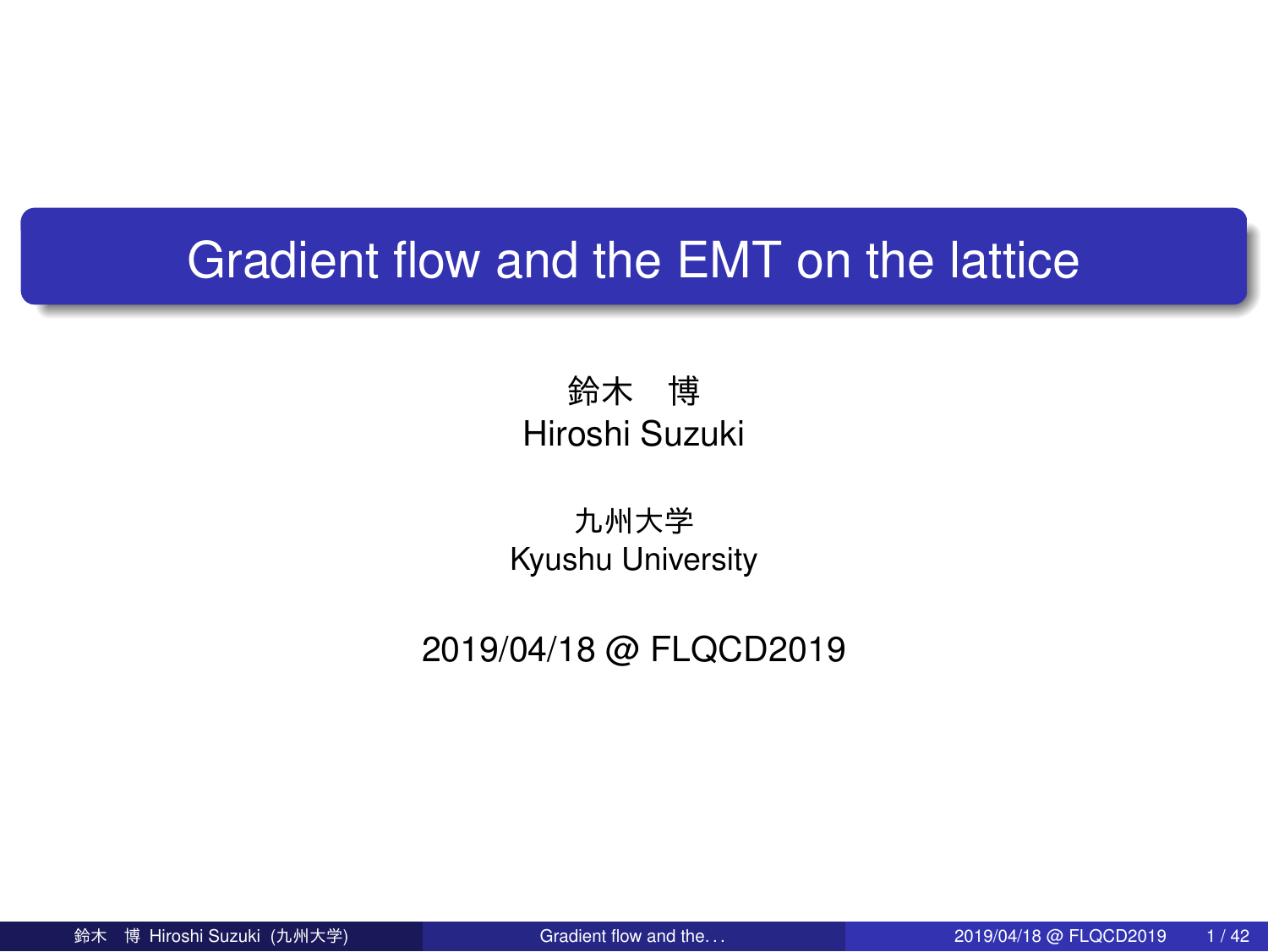#### **References**

- Theory
	- H.S., PTEP 2013 (2013) 083B03 [arXiv:1304.0533 [hep-lat]]
	- H. Makino, H.S., PTEP 2014 (2014) 063B02 [arXiv:1403.4772 [hep-lat]]
	- O. Morikawa, H.S., PTEP 2018 (2018) 073B02 [arXiv:1803.04132 [hep-th]]
- **•** Numerical experiment
	- M. Asakawa, T. Hatsuda, E Itou, M. Kitazawa, H.S., PRD90 (2014) 011501 [arXiv:1312.7492 [hep-lat]]
	- Y. Taniguchi, S. Ejiri, R. Iwami, K. Kanaya, M. Kitazawa, H.S., T. Umeda, N. Wakabayashi, PRD96 (2017) 014509 [arXiv:1609.01417 [hep-lat]]
	- M. Kitazawa, T. Iritani, M. Asakawa, T. Hatsuda, H.S., PRD94 (2016) 114512 [arXiv:1610.07810 [hep-lat]]
	- Y. Taniguchi, K. Kanaya, H.S., T. Umeda, PRD95 (2017) 054502 [arXiv:1611.02411 [hep-lat]]
	- K. Kanaya, S. Ejiri, R. Iwami, M. Kitazawa, H.S., Y. Taniguchi, T. Umeda, EPJ Web Conf. 175 (2018) 07023 [arXiv:1710.10015 [hep-lat]]
	- Y. Taniguchi, S. Ejiri, K. Kanaya, M. Kitazawa, A. Suzuki, H.S., T. Umeda, EPJ Web Conf. 175 (2018) 07013 [arXiv:1711.02262 [hep-lat]]
	- T. Iritani, M. Kitazawa, H.S., H. Takaura, PTEP 2019 (2019) 023B02 [arXiv:1812.06444 [hep-lat]]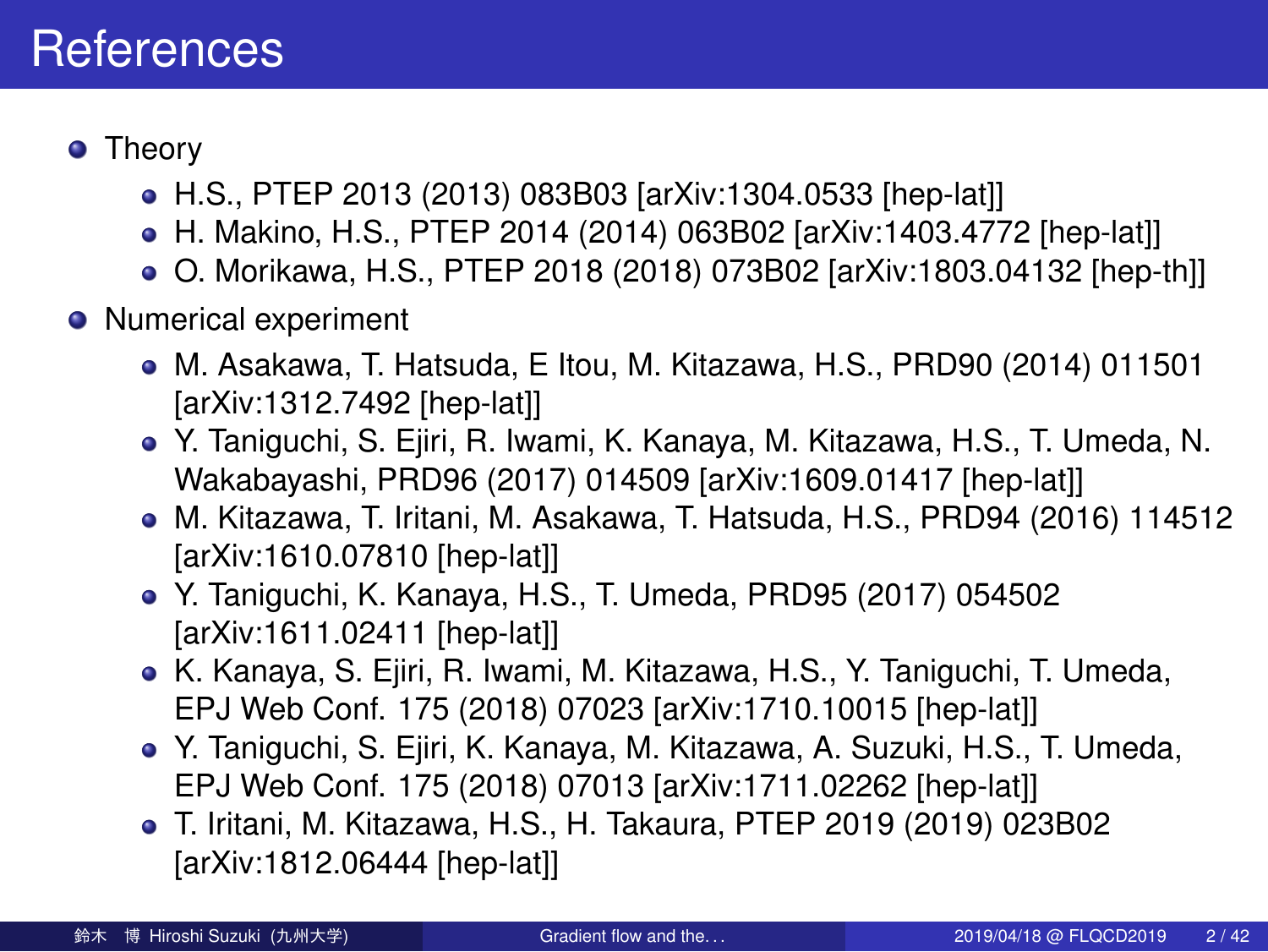#### Gradient flow (Narayanan–Neuberger, Lüscher)

 $\bullet$  One-parameter *t* ≥ 0 (the flow time) deformation of the gauge field  $A<sub>µ</sub>(x)$ ,

$$
A_{\mu}(x) \rightarrow B_{\mu}(t,x), \qquad B_{\mu}(t=0,x) = A_{\mu}(x),
$$

according to (the flow equation)

$$
\partial_t B_\mu(t,x) = -g_0^2 \frac{\delta S_{\text{YM}}[B]}{\delta B_\mu(t,x)},\ = D_\nu G_{\nu\mu}(t,x) = \varDelta B_\mu(t,x) + \cdots,
$$

- Here, *S*YM is the Yang–Mills action and the RHS is the gradient in functional space. So the name of the Yang–Mills gradient flow.
- Since

 $D_{\mu} = \partial_{\mu} + [B_{\mu}, \cdot], \quad G_{\mu\nu}(t, x) = \partial_{\mu} B_{\nu}(t, x) - \partial_{\nu} B_{\mu}(t, x) + [B_{\mu}(t, x), B_{\nu}(t, x)],$ 

this is a diffusion-type equation with the diffusion length,

$$
x\sim \sqrt{8t}.
$$

The flow time *t* has the mass dimension *−*2.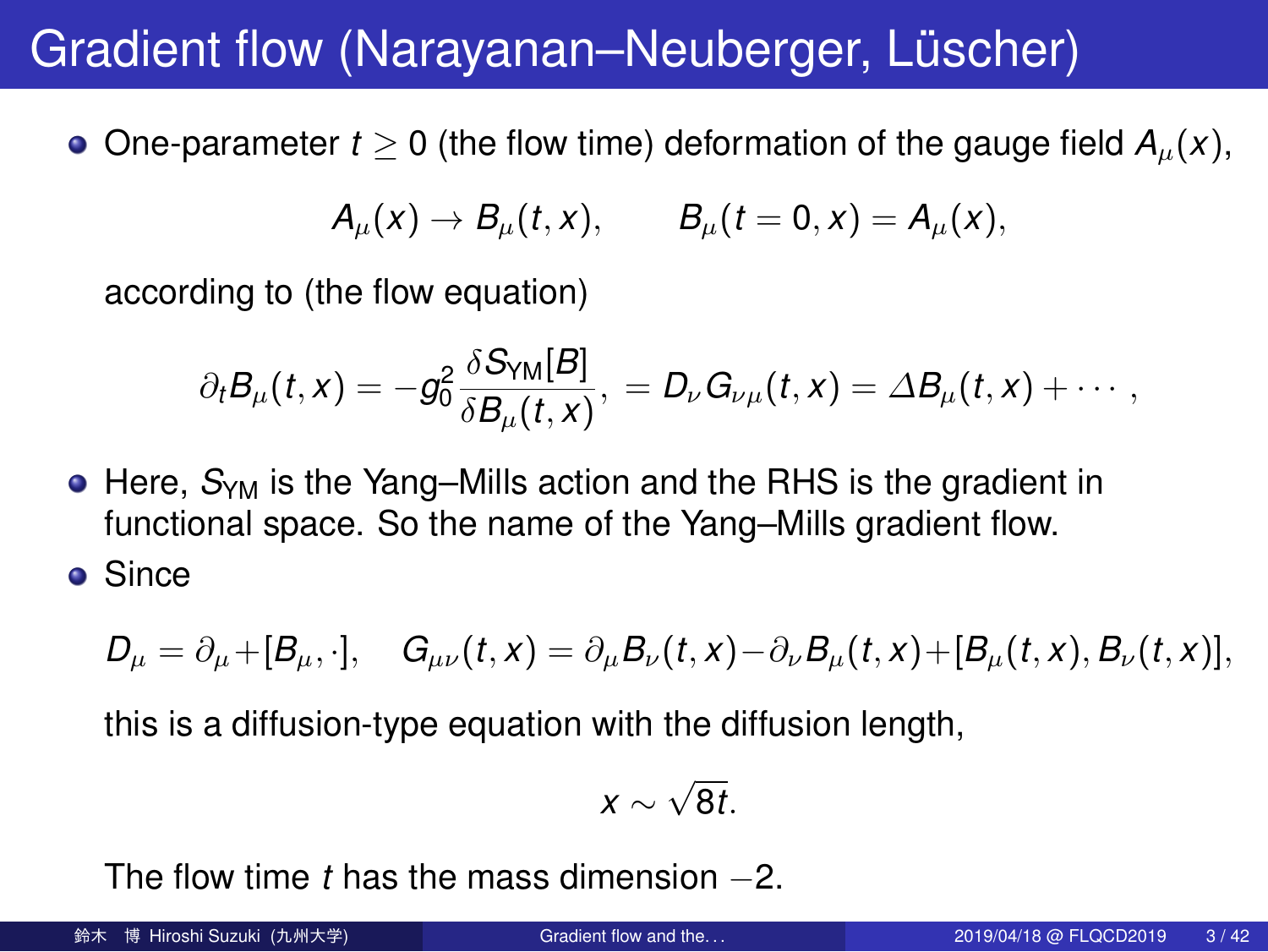#### Yang–Mills gradient flow

Yang–Mills gradient flow (continuum)

$$
\partial_t B_\mu(t,x) = -g_0^2 \frac{\delta S_{\text{YM}}[B]}{\delta B_\mu(t,x)}, \qquad B_\mu(t=0,x) = A_\mu(x).
$$

• Wilson flow (lattice)

 $\partial_t V(t, x, \mu) V(t, x, \mu)^{-1} = -g_0^2 \partial_{x, \mu} S_{\text{Wilson}}[V], \qquad V(t = 0, x, \mu) = U(x, \mu).$ 

- Applications in lattice gauge theory (the citation of the Lüscher's original paper is  $\gtrsim$  500)
	- Topological charge
	- Scale setting
	- Non-perturbative gauge coupling constant
	- Chiral condensate
	- Various renormalized operators, including the energy–momentum tensor
	- Supersymmetric theory
	- Chiral gauge theory
	- $\bullet$  etc.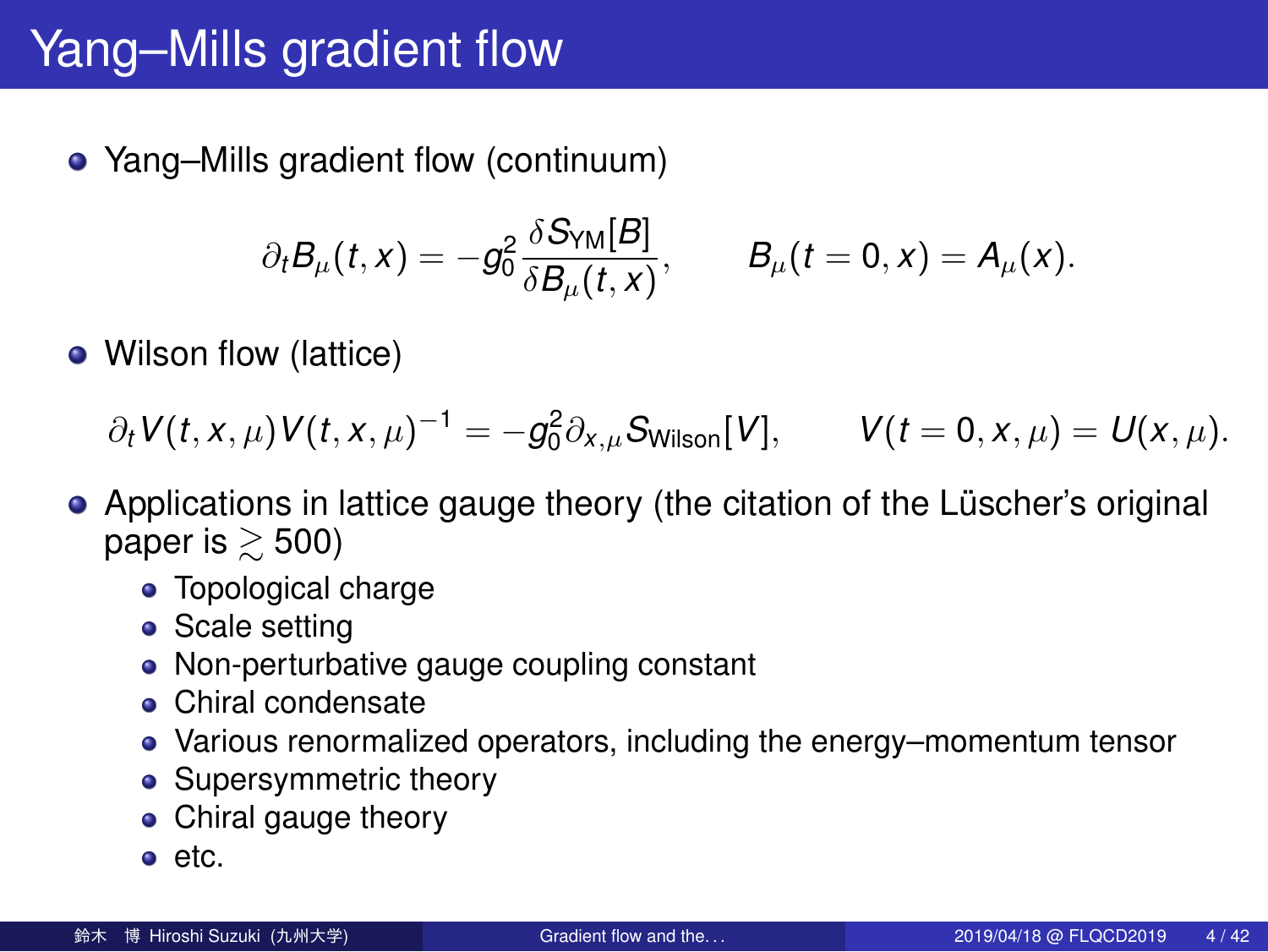## Finiteness of the gradient flow (Lüscher, Weisz (2011))

Correlation function of the flowed gauge field,

$$
\langle B_{\mu_1}(t_1,x_1)\cdots B_{\mu_n}(t_n,x_n)\rangle=\frac{1}{\mathcal{Z}}\int\mathcal{D}A_\mu B_{\mu_1}(t_1,x_1)\cdots B_{\mu_n}(t_n,x_n)\,e^{-S_{YM}[A]},
$$

when expressed in terms of renormalized coupling,

$$
g^2 = g_0^2 \mu^{-2\varepsilon} Z^{-1},
$$

is UV finite without the wave function renormalization.

• This is quite contrast to the conventional gauge field, for which

 $\langle A_{\mu_1}(x_1)\cdots A_{\mu_n}(x_n)\rangle$ ,

requires the wave function renormalization

$$
(A_R)^a_\mu = Z^{-1/2} Z_3^{-1/2} A_\mu^a.
$$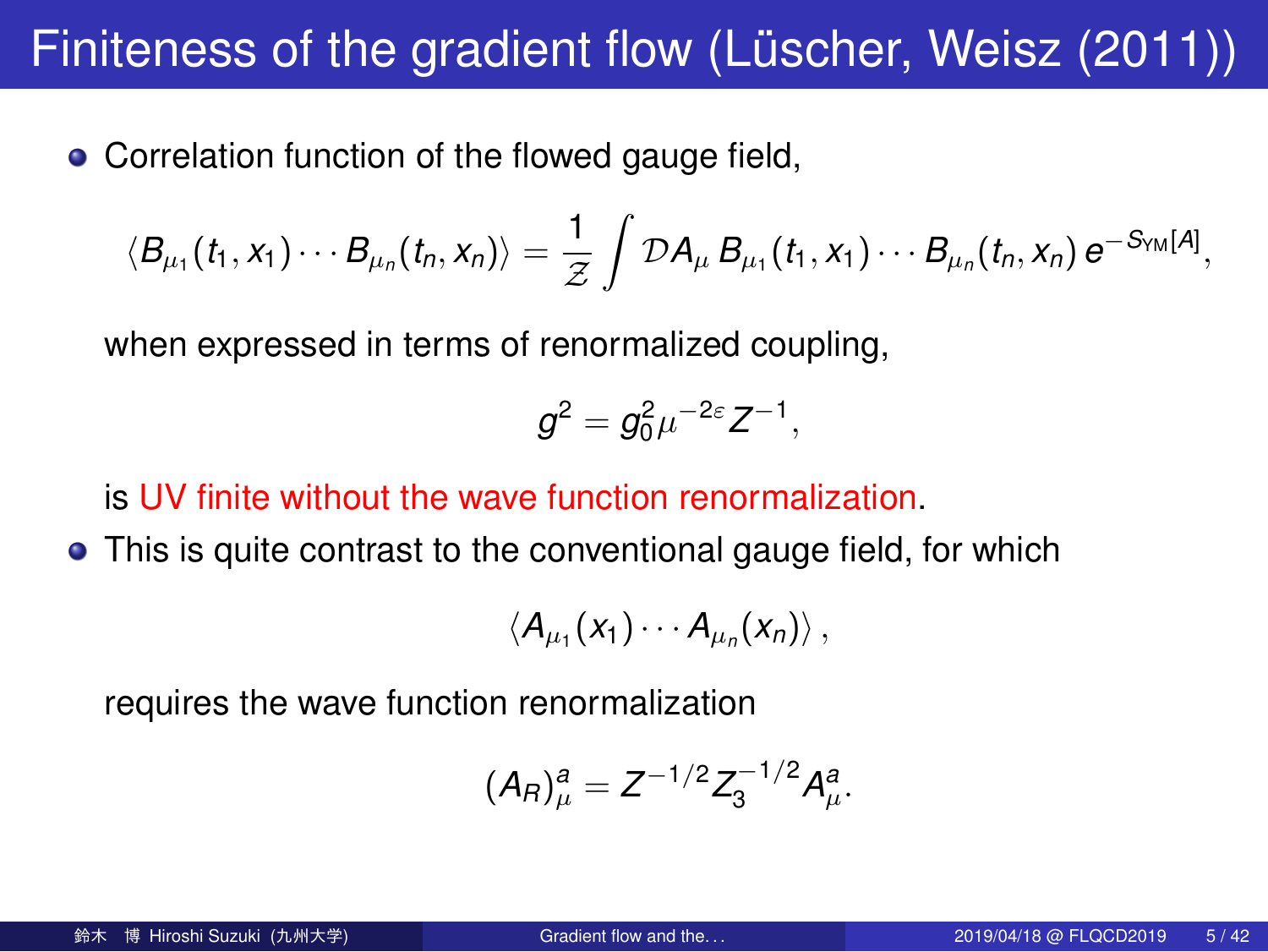#### Finiteness of the gradient flow

This finiteness persists even for the equal-point product,

$$
\langle B_{\mu_1}(t_1,x_1)B_{\mu_2}(t_1,x_1)\cdots B_{\mu_n}(t_n,x_n)\rangle\,,\qquad t_1>0,\ldots,t_n>0.
$$

- Any composite operator of the flowed gauge field is automatically UV finite.
- All order proof of the finiteness uses a local  $D + 1$ -dimensional field theory:



- Because of the gaussian damping factor *∼ e <sup>−</sup>tp*<sup>2</sup> in the propagator *⇒* No bulk (*t >* 0) counterterm.
- BRS symmetry *⇒* No boundary (*t* = 0) counterterm besides Yang–Mills ones.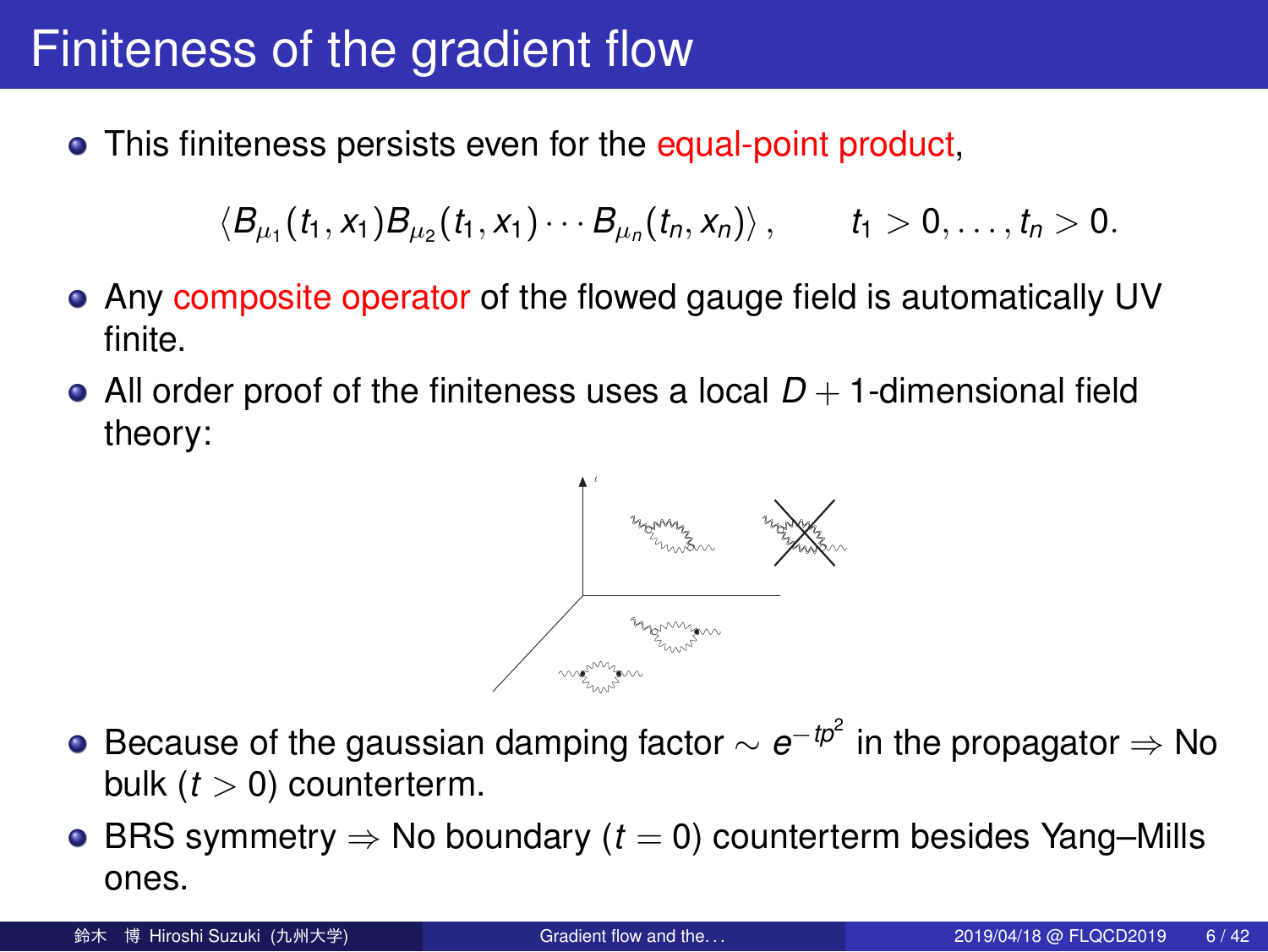#### Small flow-time expansion (Lüscher, Weisz (2011))

- Generally, the relation between a composite operator in *t >* 0 and that in 4D can be quite complicated.
- The relation becomes tractable, however, in the small flow time limit  $t \rightarrow 0$ .
- Small flow-time expansion

#### $\tilde{\mathcal{O}}_{i\mu\nu}(t,x)$ *x √* 8*t*  $\tilde{\mathcal{O}}_{i\mu\nu}(t,x) = \left\langle \tilde{\mathcal{O}}_{i\mu\nu}(t,x) \right\rangle \mathbb{1} + \sum_{\sigma} \mathbb{1}$ *j*  $\zeta_{ij}(t)$  [ $\mathcal{O}_{Rj\mu\nu}(x)$  *−* VEV] +  $O(t)$ .

This is quite analogous to the OPE, but the continuous flow time *t* is more suitable for lattice gauge theory.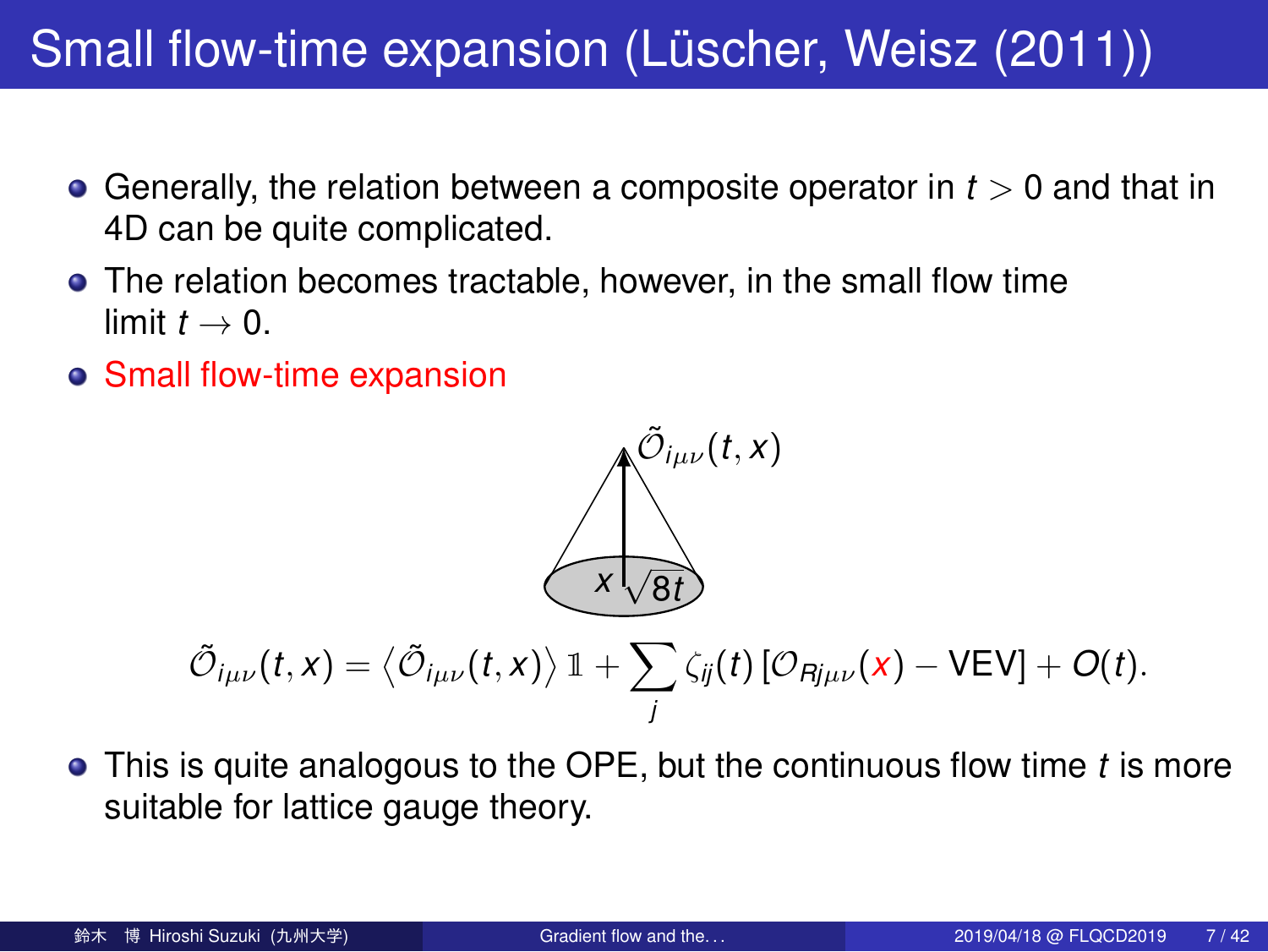# Small flow-time expansion

• Small flow-time expansion:

$$
\tilde{\mathcal{O}}_{i\mu\nu}(t,x) = \langle \tilde{\mathcal{O}}_{i\mu\nu}(t,x) \rangle \, \mathbb{1} + \sum_j \zeta_{ij}(t) \, [\mathcal{O}_{Rj\mu\nu}(x) - VEV] + O(t).
$$

 $\bullet$  Inverting this,

$$
\mathcal{O}_{\mathsf{R}i\mu\nu}(x) - \mathsf{VEV} = \lim_{t\to 0}\left\{\sum_j\left(\zeta^{-1}\right)_{ij}(t)\left[\tilde{\mathcal{O}}_{j\mu\nu}(t,x) - \left\langle\tilde{\mathcal{O}}_{j\mu\nu}(t,x)\right\rangle\mathbb{1}\right]\right\},\,
$$

we have a representation of the (renormalized) operator in terms of flowed field.

- Furthermore, the *t →* 0 behavior of the coefficients *ζij*(*t*) can be determined by perturbation theory, thanks to the asymptotic freedom (cf. OPE).
- We use these facts to find a universal representation of the EMT.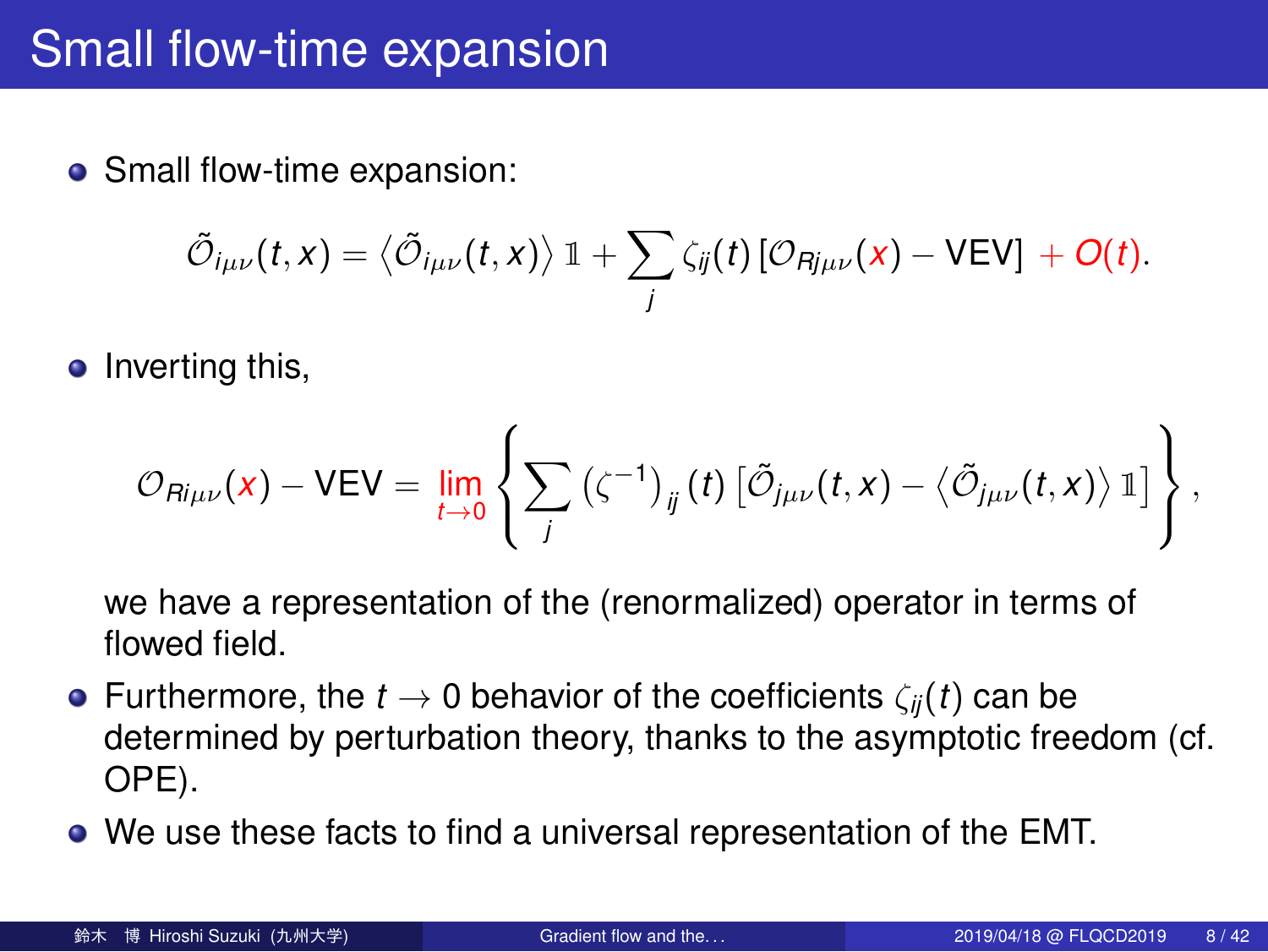#### Lattice gauge theory (LGT) and the energy–momentum tensor (EMT)

• LGT is very nice...



- This however breaks spacetime symmetries (translation, Poincaré, SUSY, ...) for  $a \neq 0$ .
- For  $a \neq 0$ , one cannot define the Noether current associated with the translational invariance, EMT *Tµν*(*x*).
- Even for the continuum limit *a →* 0, this is difficult, because EMT is a composite operator which generally contains UV divergences:

$$
a\times\frac{1}{a}\stackrel{a\rightarrow 0}{\rightarrow}1.
$$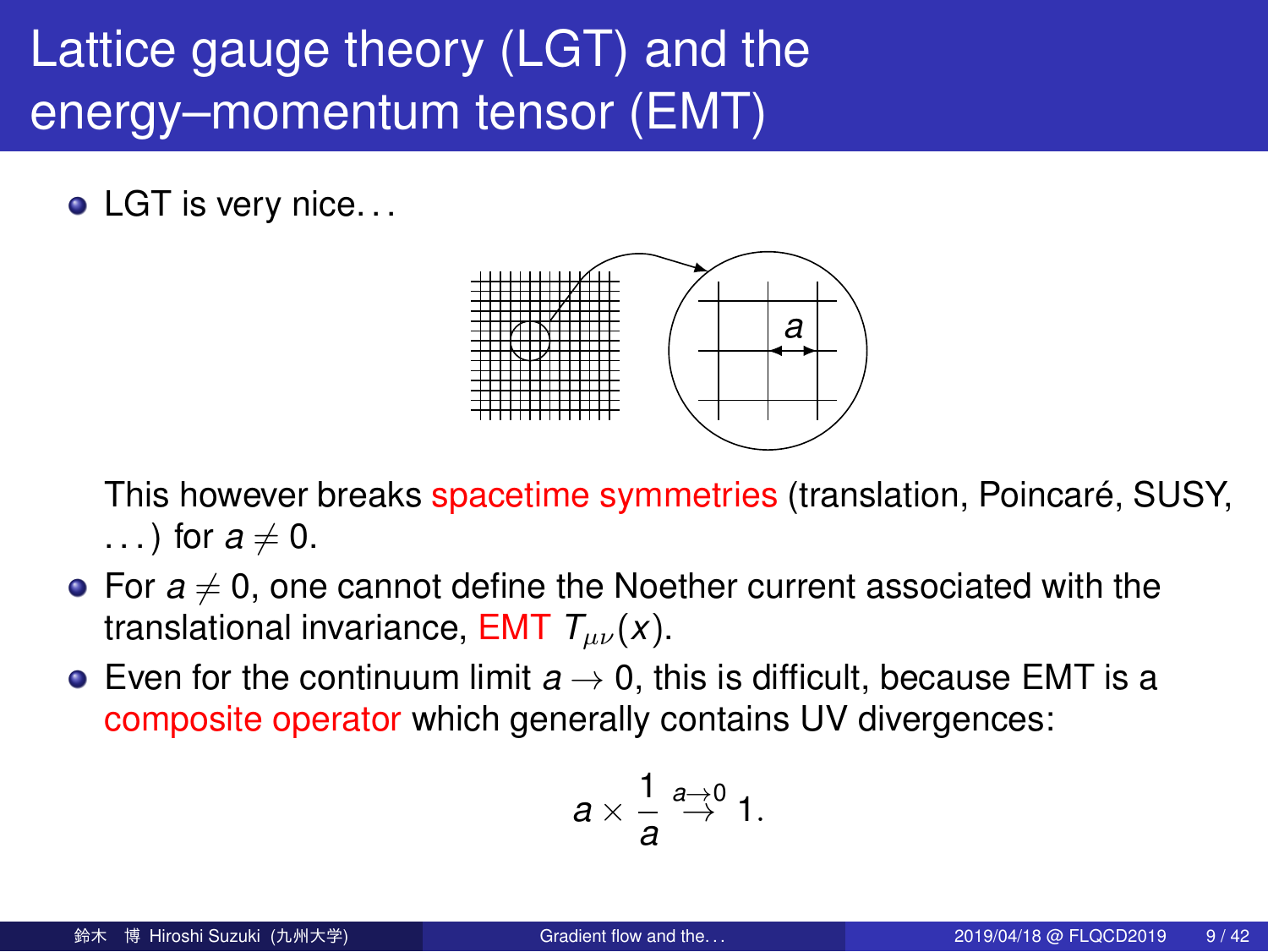#### EMT in LGT?

- We want to construct EMT on the lattice, which becomes the correct EMT, automatically in the continuum limit  $a \rightarrow 0$ .
- The correct EMT is characterized by the translation Ward–Takahashi relation ⟨

$$
\left\langle \mathcal{O}_{\text{ext}} \int_{\mathcal{D}} d^D x \, \partial_{\mu} T_{\mu\nu}(x) \, \mathcal{O}_{\text{int}} \right\rangle = - \left\langle \mathcal{O}_{\text{ext}} \partial_{\nu} \mathcal{O}_{\text{int}} \right\rangle.
$$
  

$$
\mathcal{O}_{\text{ext}}
$$

- This contains the correct normalization and the conservation law.
- Applications to physics related to spacetime symmetries: QCD thermodynamics, transport coefficients in gauge theory, momentum/spin structure of baryons, conformal field theory, dilaton physics, . . .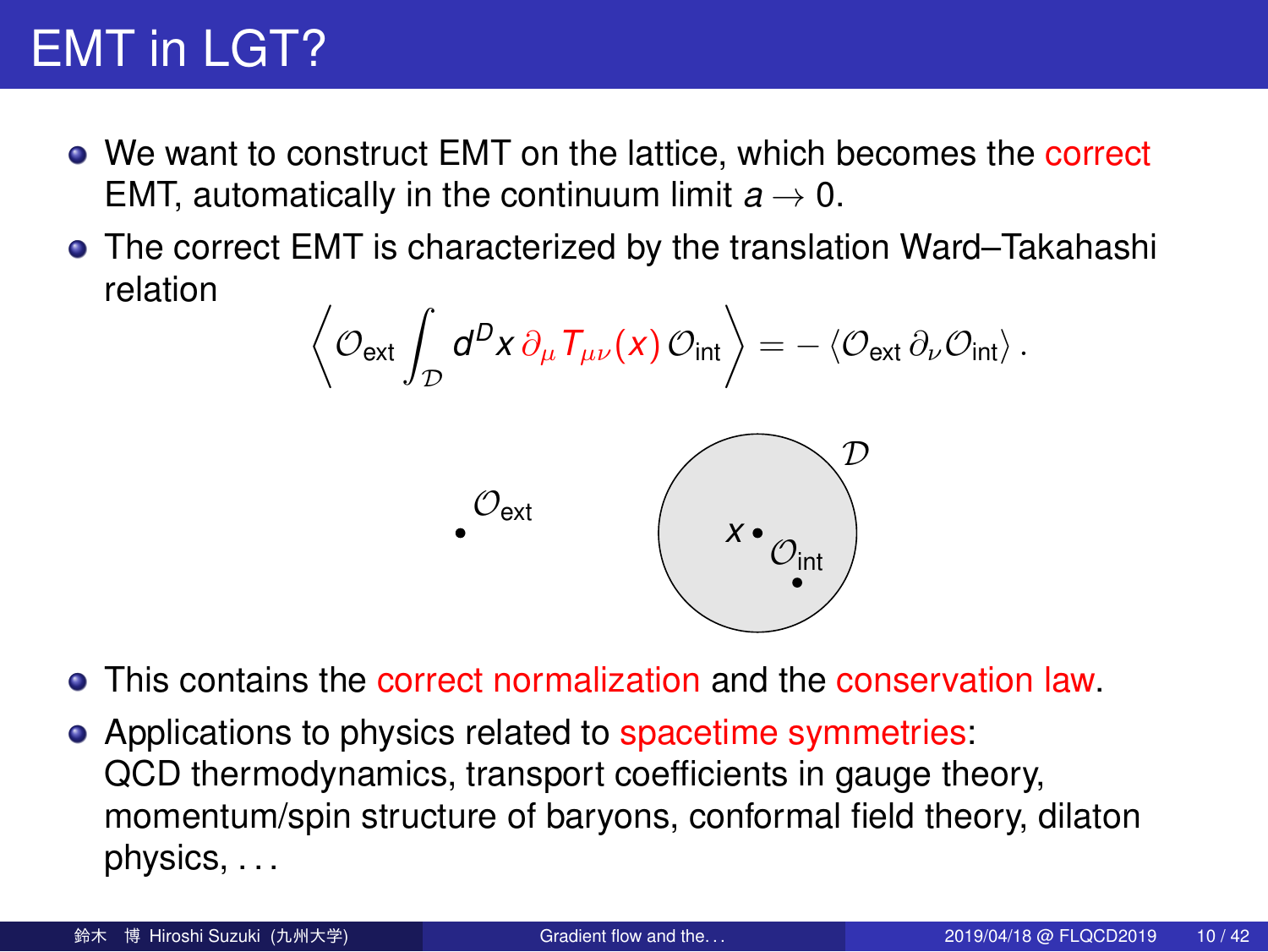## Conventional approach (Caracciolo et al. (1989–))

Under the hypercubic symmetry, the operator reproducing the correct EMT of QCD for  $a \rightarrow 0$  is given by

$$
T_{\mu\nu}(x) = \sum_{i=1}^7 Z_i \mathcal{O}_{i\mu\nu}(x)|_{\text{lattice}} - \text{VEV},
$$

where

$$
O_{1\mu\nu}(x) \equiv \sum_{\rho} F_{\mu\rho}^a(x) F_{\nu\rho}^a(x), \qquad O_{2\mu\nu}(x) \equiv \delta_{\mu\nu} \sum_{\rho,\sigma} F_{\rho\sigma}^a(x) F_{\rho\sigma}^a(x),
$$
  
\n
$$
O_{3\mu\nu}(x) \equiv \bar{\psi}(x) \left( \gamma_\mu \overleftrightarrow{D}_\nu + \gamma_\nu \overleftrightarrow{D}_\mu \right) \psi(x), \quad O_{4\mu\nu}(x) \equiv \delta_{\mu\nu} \bar{\psi}(x) \overleftrightarrow{D}_\nu(x),
$$
  
\n
$$
O_{5\mu\nu}(x) \equiv \delta_{\mu\nu} m_0 \bar{\psi}(x) \psi(x),
$$

and, Lorentz non-covariant ones:

$$
\mathcal{O}_{6\mu\nu}(x) \equiv \delta_{\mu\nu} \sum_{\rho} F^a_{\mu\rho}(x) F^a_{\mu\rho}(x), \qquad \mathcal{O}_{7\mu\nu}(x) \equiv \delta_{\mu\nu} \bar{\psi}(x) \gamma_{\mu} \overleftrightarrow{D}_{\mu} \psi(x)
$$

 $\bullet$  Seven non-universal coefficients  $Z_i$  must be determined by lattice perturbation theory or non-perturbatively.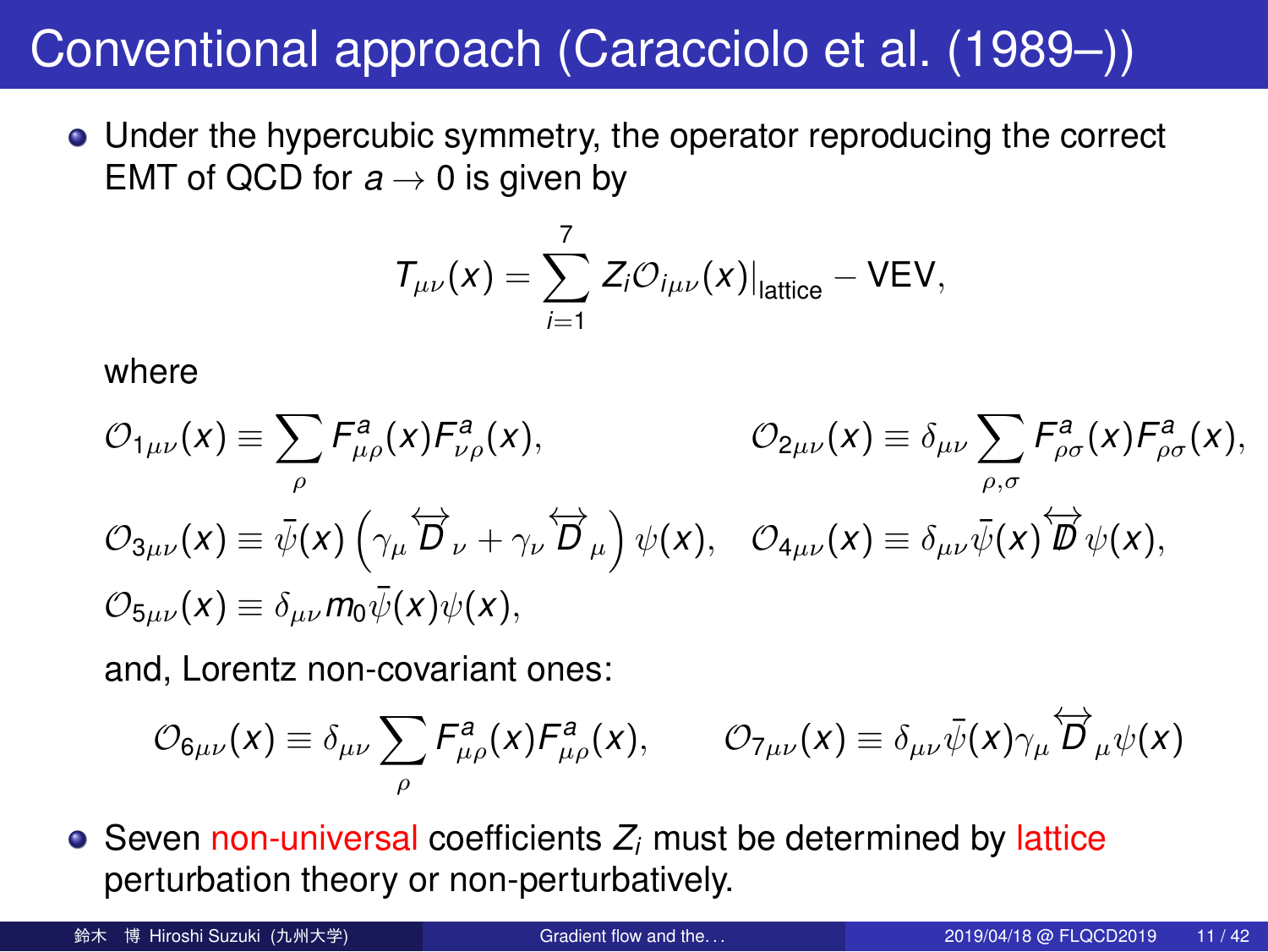#### Our approach (arXiv:1304.0533)

- We bridge lattice regularization and dimensional regularization, which preserves the translational invariance, by the gradient flow.
- **•** Schematically,

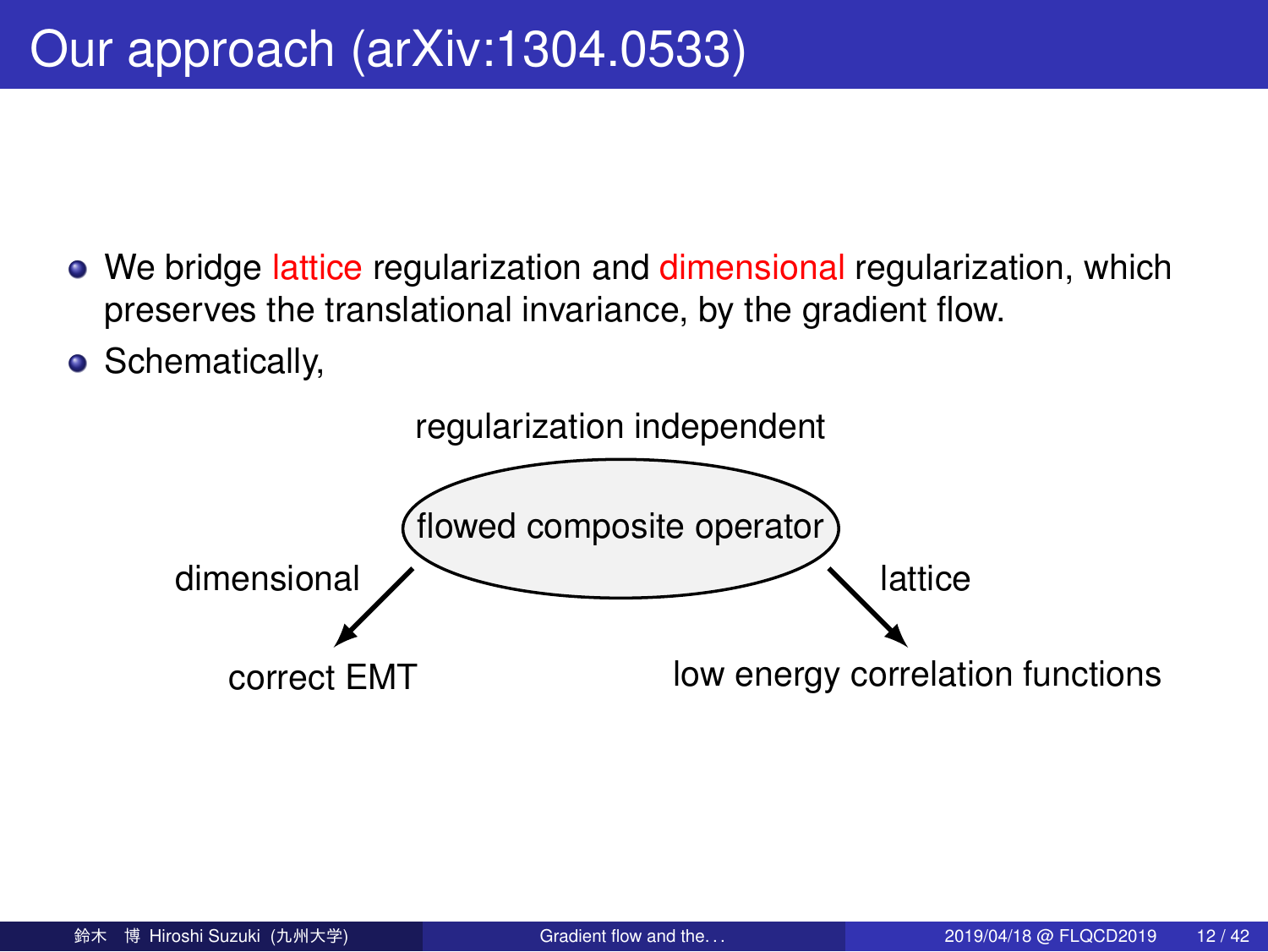# EMT in dimensional regularization

• Vector-like gauge theory:

$$
S = -\frac{1}{2g_0^2} \int d^D x \, \text{tr} \left[ F_{\mu\nu}(x) F_{\mu\nu}(x) \right] + \int d^D x \, \bar{\psi}(x) (\mathcal{D} + m_0) \psi(x).
$$

• By the Noether method,

$$
T_{\mu\nu}(x) = \frac{1}{g_0^2} \left\{ \mathcal{O}_{1\mu\nu}(x) - \frac{1}{4} \mathcal{O}_{2\mu\nu}(x) \right\} + \frac{1}{4} \mathcal{O}_{3\mu\nu}(x) - \frac{1}{2} \mathcal{O}_{4\mu\nu}(x) - \mathcal{O}_{5\mu\nu}(x) - \text{VEV},
$$

where

$$
\mathcal{O}_{1\mu\nu}(x) \equiv \sum_{\rho} F_{\mu\rho}^{a}(x) F_{\nu\rho}^{a}(x), \qquad \mathcal{O}_{2\mu\nu}(x) \equiv \delta_{\mu\nu} \sum_{\rho,\sigma} F_{\rho\sigma}^{a}(x) F_{\rho\sigma}^{a}(x),
$$
  

$$
\mathcal{O}_{3\mu\nu}(x) \equiv \bar{\psi}(x) \left( \gamma_{\mu} \overleftrightarrow{D}_{\nu} + \gamma_{\nu} \overleftrightarrow{D}_{\mu} \right) \psi(x), \quad \mathcal{O}_{4\mu\nu}(x) \equiv \delta_{\mu\nu} \bar{\psi}(x) \overleftrightarrow{D}_{\nu}(x),
$$
  

$$
\mathcal{O}_{5\mu\nu}(x) \equiv \delta_{\mu\nu} m_0 \bar{\psi}(x) \psi(x).
$$

- Under the dimensional regularization, this simple combination is the correct EMT.
- 鈴木 博 Hiroshi Suzuki (九州大学) **Gradient flow and the...** 2019/04/18 @ FLQCD2019 13 / 42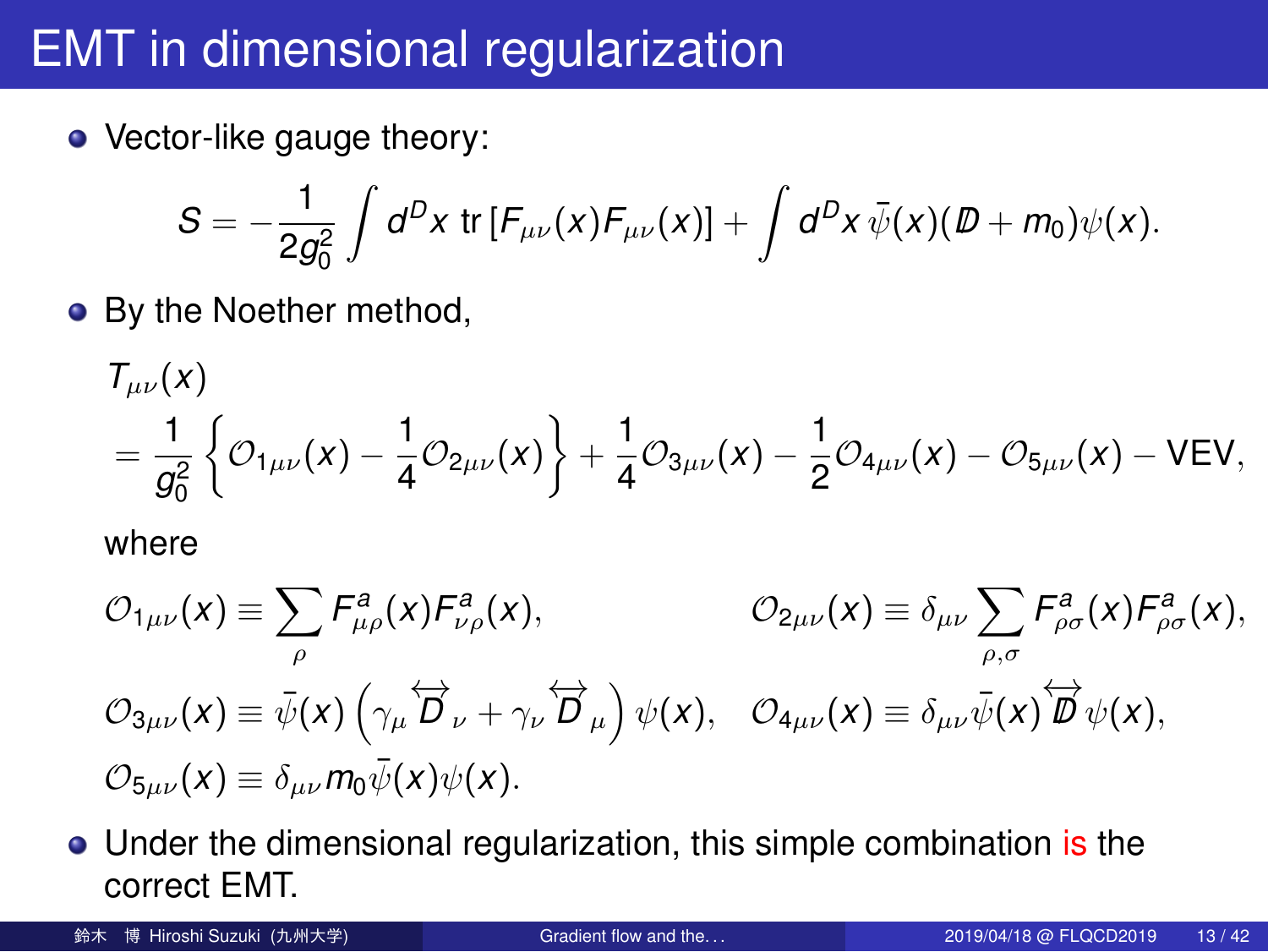# EMT from the gradient flow

We consider following composite operators of flowed fields:

$$
\tilde{\mathcal{O}}_{1\mu\nu}(t,x) \equiv G_{\mu\rho}^a(t,x)G_{\nu\rho}^a(t,x),
$$
\n
$$
\tilde{\mathcal{O}}_{2\mu\nu}(t,x) \equiv \delta_{\mu\nu}G_{\rho\sigma}^a(t,x)G_{\rho\sigma}^a(t,x),
$$
\n
$$
\tilde{\mathcal{O}}_{3\mu\nu}(t,x) \equiv \tilde{\chi}(t,x) \left(\gamma_\mu \overleftrightarrow{D}_\nu + \gamma_\nu \overleftrightarrow{D}_\mu\right) \tilde{\chi}(t,x),
$$
\n
$$
\tilde{\mathcal{O}}_{4\mu\nu}(t,x) \equiv \delta_{\mu\nu} \tilde{\chi}(t,x) \overleftrightarrow{D}_\chi(t,x),
$$
\n
$$
\tilde{\mathcal{O}}_{5\mu\nu}(t,x) \equiv \delta_{\mu\nu} m \tilde{\chi}(t,x) \tilde{\chi}(t,x),
$$

and then the small flow-time expansion reads,

$$
\tilde{\mathcal{O}}_{i\mu\nu}(t,x) = \left\langle \tilde{\mathcal{O}}_{i\mu\nu}(t,x) \right\rangle \mathbb{1} + \sum_j \zeta_{ij}(t) \left[ \mathcal{O}_{j\mu\nu}(x) - \left\langle \mathcal{O}_{j\mu\nu}(x) \right\rangle \mathbb{1} \right] + O(t).
$$

We compute *ζij*(*t*) with dimensional regularization. We then substitute

$$
\mathcal{O}_{i\mu\nu}(x) - \langle \mathcal{O}_{i\mu\nu}(x) \rangle \mathbb{1} = \lim_{t \to 0} \left\{ \sum_j \left( \zeta^{-1} \right)_{ij} (t) \left[ \tilde{\mathcal{O}}_{j\mu\nu}(t,x) - \langle \tilde{\mathcal{O}}_{j\mu\nu}(t,x) \rangle \mathbb{1} \right] \right\},
$$

in the expression of the EMT in dimensional regularization.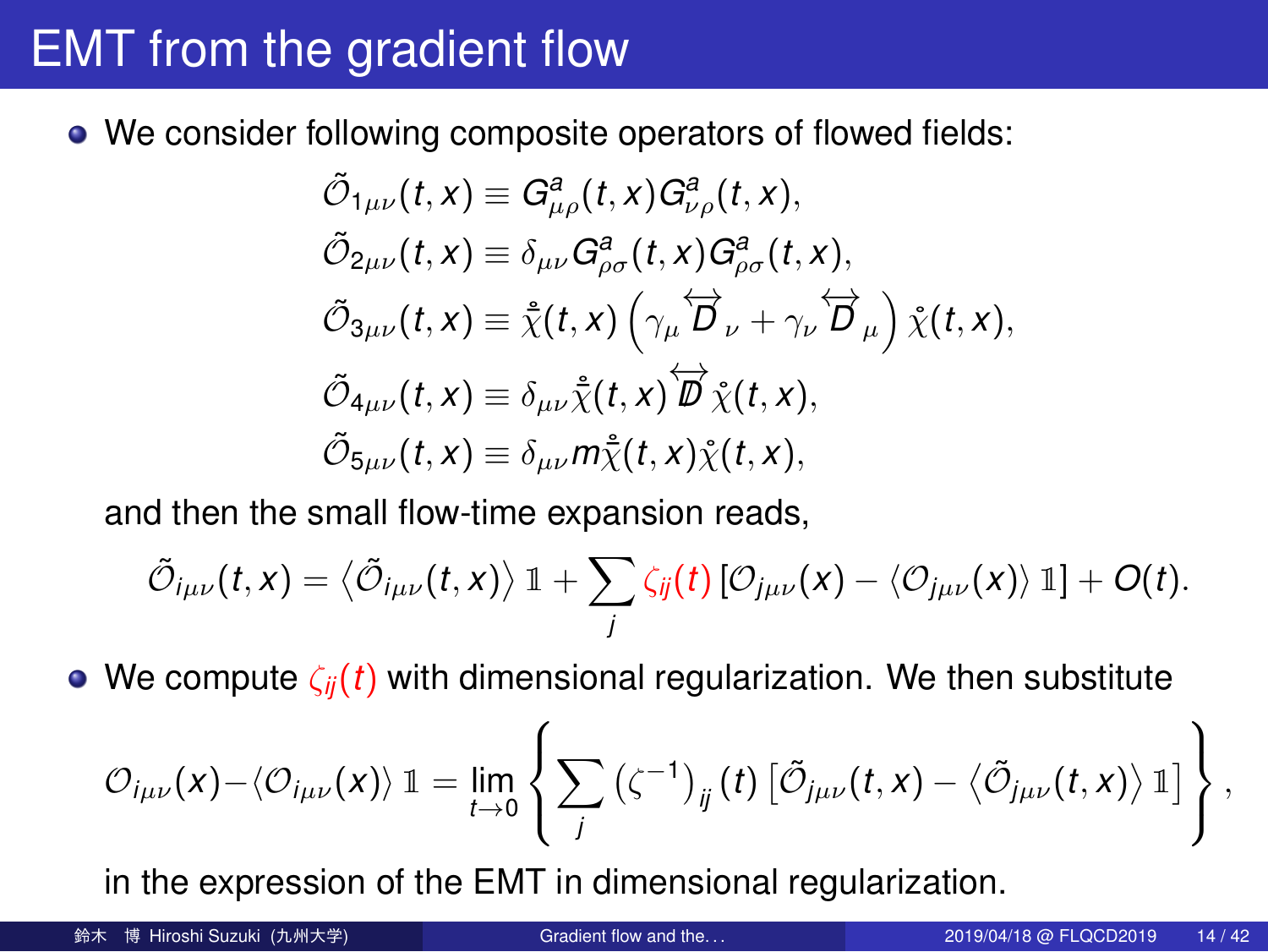#### Fermion flow

We also introduce the fermion flow (Lüscher (2013))

$$
\partial_t \chi(t,x) = \left[\Delta - \alpha_0 \partial_\mu B_\mu(t,x)\right] \chi(t,x), \qquad \chi(t=0,x) = \psi(x),
$$
  

$$
\partial_t \bar{\chi}(t,x) = \bar{\chi}(t,x) \left[\overleftarrow{\Delta} + \alpha_0 \partial_\mu B_\mu(t,x)\right], \qquad \bar{\chi}(t=0,x) = \bar{\psi}(x),
$$

where

$$
\Delta = D_{\mu}D_{\mu},
$$
  
\n
$$
\Delta = \overleftarrow{D}_{\mu}\overleftarrow{D}_{\mu},
$$
  
\n
$$
\overleftarrow{D}_{\mu} = \partial_{\mu} + B_{\mu},
$$
  
\n
$$
\overleftarrow{D}_{\mu} = \overleftarrow{\partial}_{\mu} - B_{\mu}.
$$

 $\bullet$  It turns out that the flowed fermion field requires the wave function renormalization:

$$
\chi_R(t,x) = Z_{\chi}^{1/2} \chi(t,x), \qquad \qquad \bar{\chi}_R(t,x) = Z_{\chi}^{1/2} \bar{\chi}(t,x),
$$
  

$$
Z_{\chi} = 1 + \frac{g^2}{(4\pi)^2} C_2(R) 3\frac{1}{\epsilon} + O(g^4).
$$

**•** Still, any composite operators of  $\chi_R(t, x)$  are UV finite.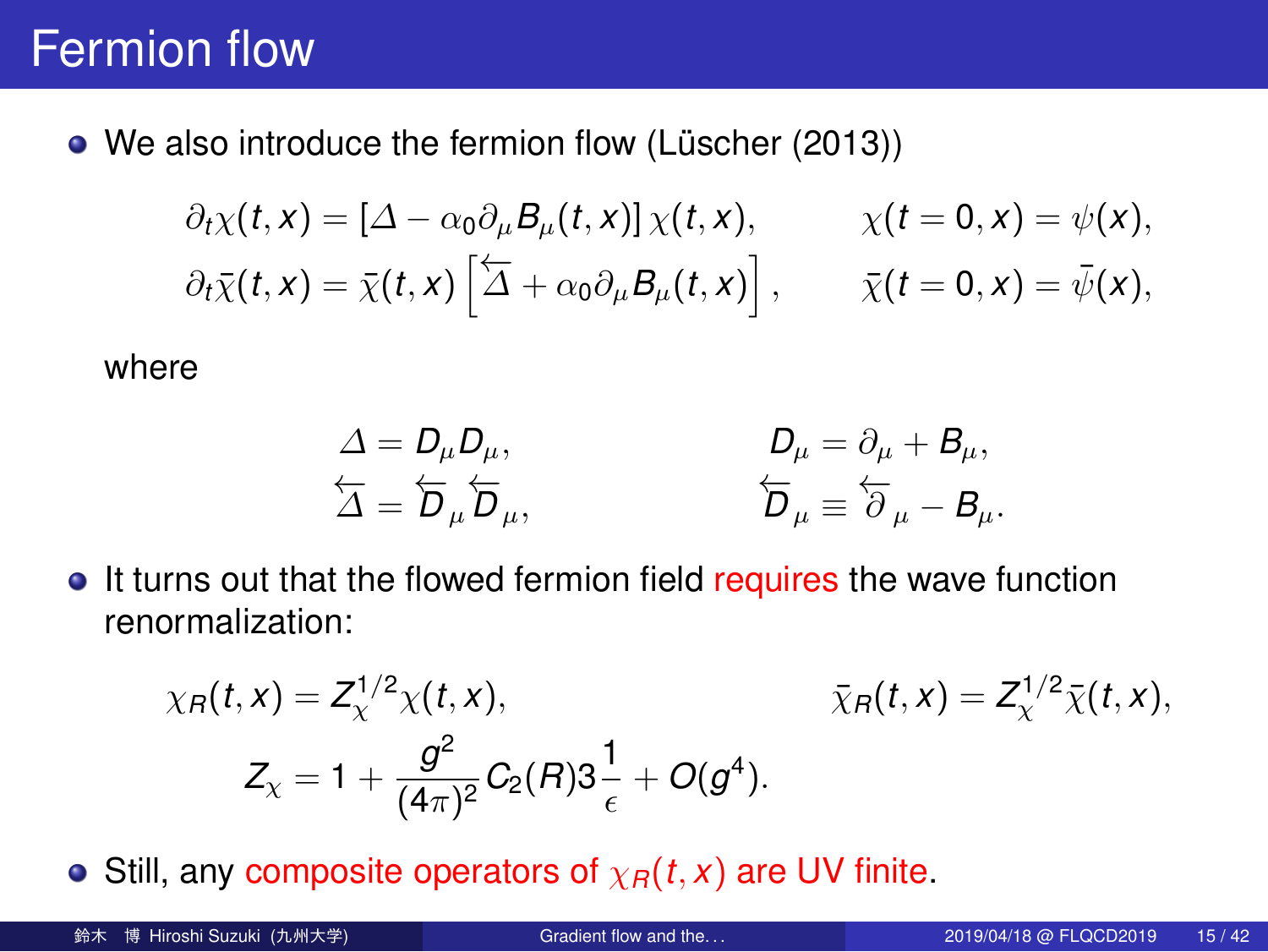# Ringed fermion fields

To avoid the complication associated with the wave function renormalization, we introduce the variable,

$$
\tilde{\chi}(t,x) = C \frac{\chi(t,x)}{\sqrt{t^2 \left\langle \bar{\chi}(t,x) \overleftrightarrow{D} \chi(t,x) \right\rangle}} = \chi_B(t,x) + O(g^2),
$$

where

$$
C \equiv \sqrt{\frac{-2\dim(R)}{(4\pi)^2}},
$$

and similarly for  $\bar{\chi}(t, x)$ .

Since  $Z_\chi$  is canceled out in  $\mathring{\chi}(t,x)$ , any composite operators of  $\mathring{\chi}(t,x)$ and  $\dot{\bar{\chi}}(t, x)$  are UV finite.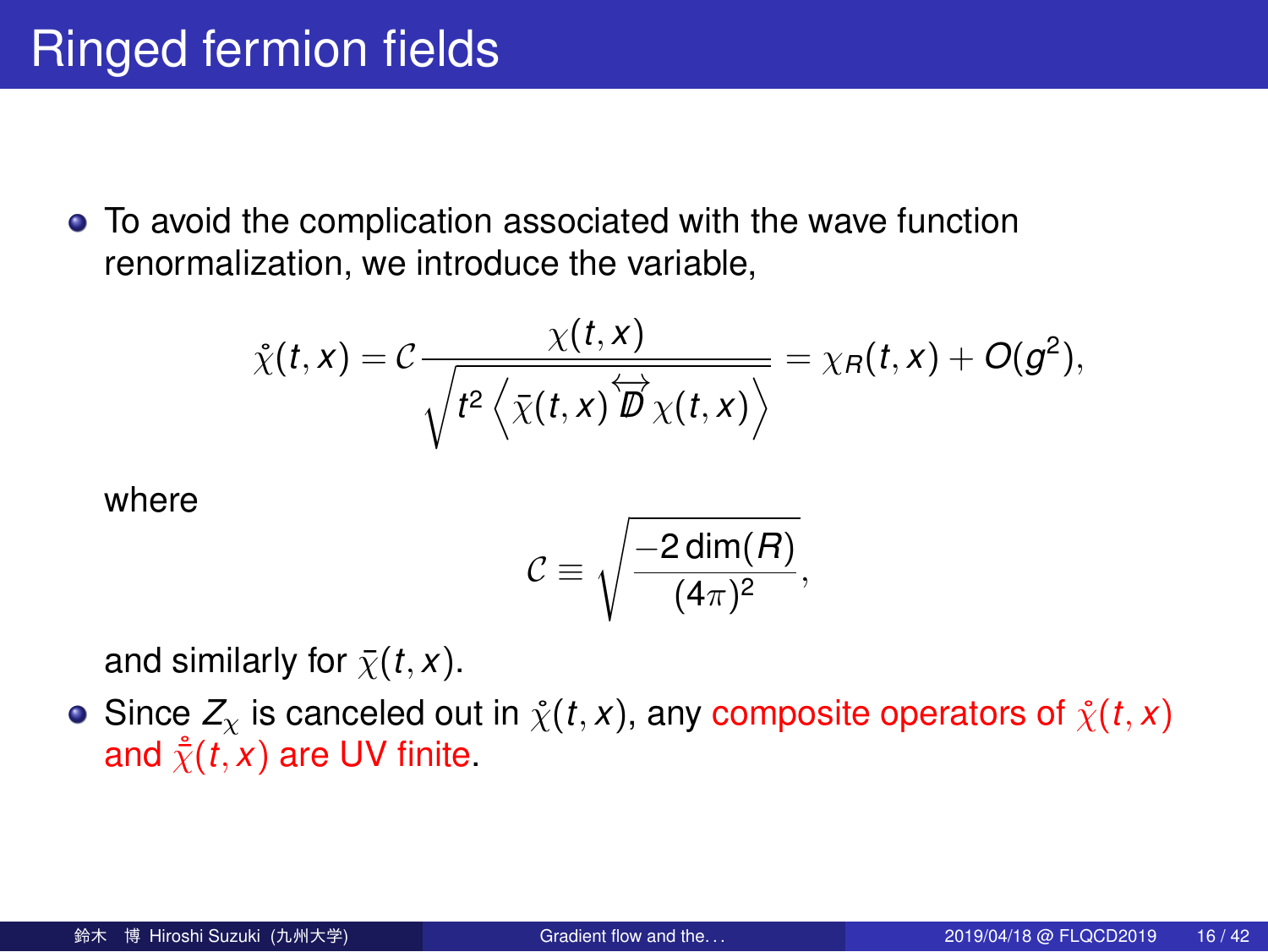#### Universal formula for EMT

● In this way, (Makino, H.S., arXiv:1403.4772)

$$
T_{\mu\nu}(x) = \lim_{t \to 0} \left\{ c_1(t) \left[ \tilde{\mathcal{O}}_{1,\mu\nu}(t,x) - \frac{1}{4} \tilde{\mathcal{O}}_{2,\mu\nu}(t,x) \right] + c_2(t) \tilde{\mathcal{O}}_{2,\mu\nu}(t,x) + c_3(t) \left[ \tilde{\mathcal{O}}_{3,\mu\nu}(t,x) - 2 \tilde{\mathcal{O}}_{4,\mu\nu}(t,x) \right] + c_4(t) \tilde{\mathcal{O}}_{4,\mu\nu}(t,x) + c_5(t) \tilde{\mathcal{O}}_{5,\mu\nu}(t,x) - VEV \right\},\,
$$

where, to the one-loop order ( $T_F = Tn_f$ )

$$
c_1(t) = \frac{1}{g(\mu)^2} + \left[ -\beta_0 L(\mu, t) - \frac{7}{3} C_A + \frac{3}{2} T_F \right] \frac{1}{(4\pi)^2},
$$
  
\n
$$
c_2(t) = \frac{1}{4} \left( \frac{11}{6} C_A + \frac{11}{6} T_F \right) \frac{1}{(4\pi)^2},
$$
  
\n
$$
c_3(t) = \frac{1}{4} + \left[ \frac{1}{4} \left( \frac{3}{2} + \ln 432 \right) C_F \right] \frac{g(\mu)^2}{(4\pi)^2},
$$
  
\n
$$
c_4(t) = \frac{3}{4} C_F \frac{g(\mu)^2}{(4\pi)^2},
$$
  
\n
$$
c_5(t) = -1 - \left[ 3L(\mu, t) + \frac{7}{2} + \ln 432 \right] C_F \frac{g(\mu)^2}{(4\pi)^2},
$$

where  $\beta_0 = \frac{11}{3} C_A - \frac{4}{3} T_F$  and  $L(\mu, t) = \ln(2\mu^2 t) + \gamma_E$ . We set  $\mu \propto 1/\sqrt{t} \to \infty$ .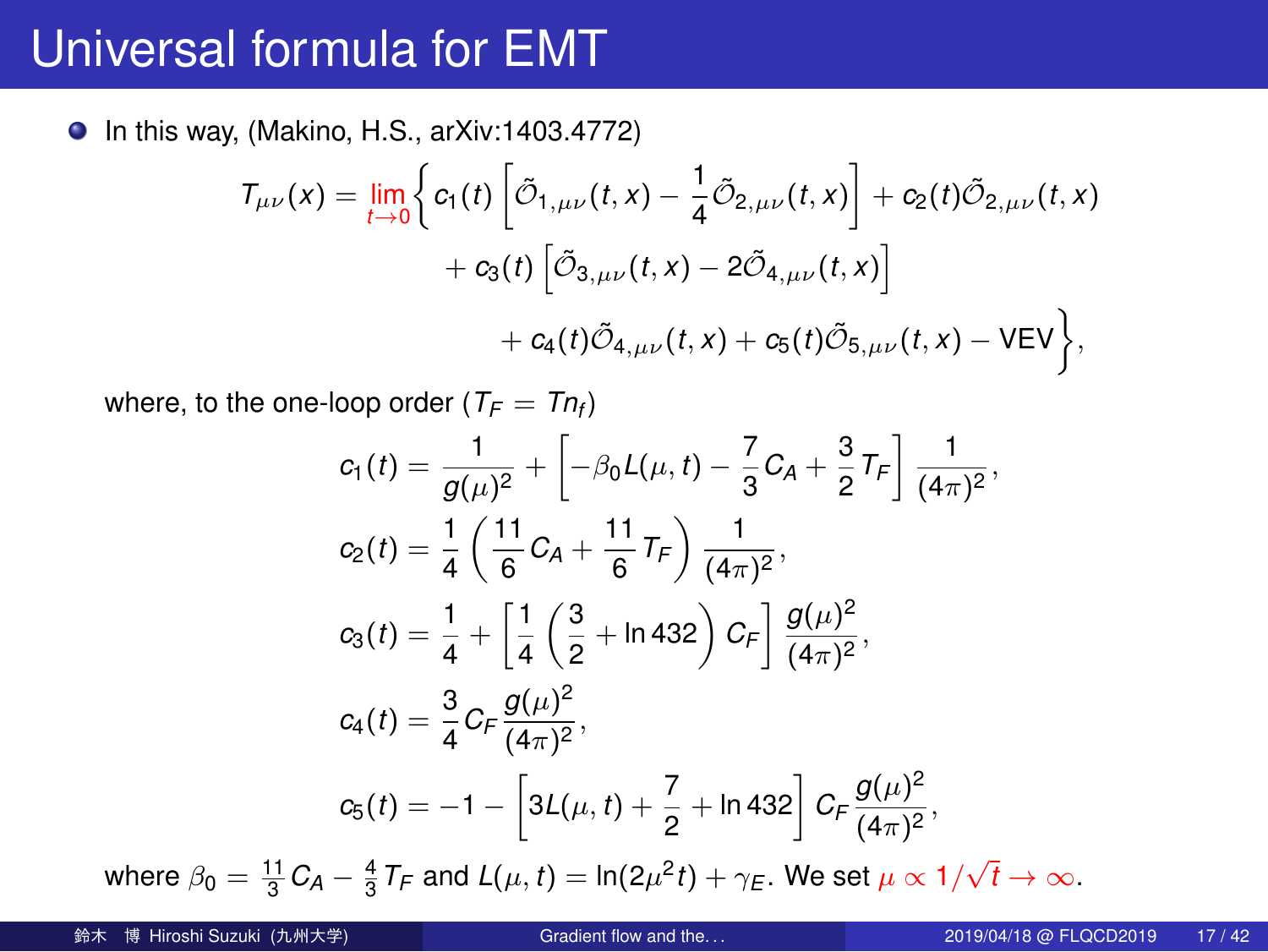#### Universal formula for EMT

- This is manifestly finite, as it should be for EMT!
- This is universal: *ci*(*t*) are independnt of the regularization. In the limit of infinite cutoff, the formula holds irrespective of the regularization.
- We have to first take the continuum limit  $a \rightarrow 0$  and then the small flow time limit  $t \rightarrow 0$ .
- Practically, we cannot simply take *a →* 0 and may take *t* as small as possible in the fiducial window,

$$
a\ll \sqrt{8t}\ll \frac{1}{\Lambda}.
$$

The usefulness with presently-accessible lattice parameters is not obvious a priori. . .

 $\bullet$  In the last year,  $c_i(t)$  were obtained to the two-loop order! (Harlander, Kluth, Lange, arXiv:1808.09837)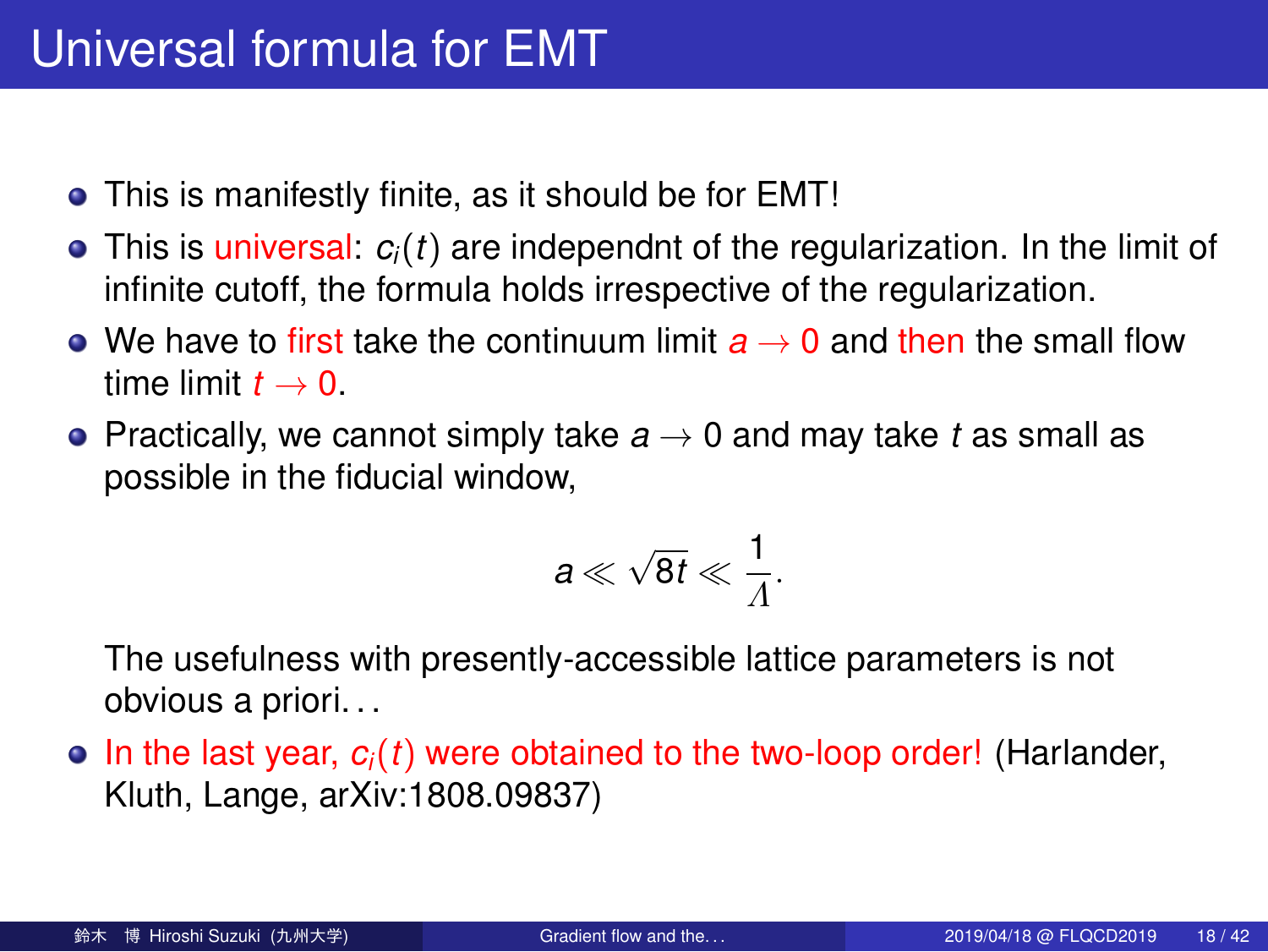#### First trial: Thermodynamics in the quenched QCD (FlowQCD Collaboration, arXiv:1312.7492)

- The finite temperature expectation value of the EMT,  $T_{\mu\nu}(x)$ .
- The entropy density as the traceless part:

$$
\varepsilon + \rho = -\frac{4}{3}\left\langle T_{00}(x) - \frac{1}{4}T_{\mu\nu}(x)\right\rangle,
$$

and the "trace anomaly" as the trace part:

$$
\varepsilon-3p=-\left\langle T_{\mu\mu}(x)\right\rangle.
$$

- Considered  $T = 0.99T_c$ , 1.24 $T_c$ , and 1.65 $T_c$  by 32<sup>3</sup>  $\times$  (6, 8, 10) lattices. 300 configurations for each temperature.  $32<sup>4</sup>$  lattice for the vacuum.
- For the quenched QCD, the two-loop order coefficient for the trace part is available.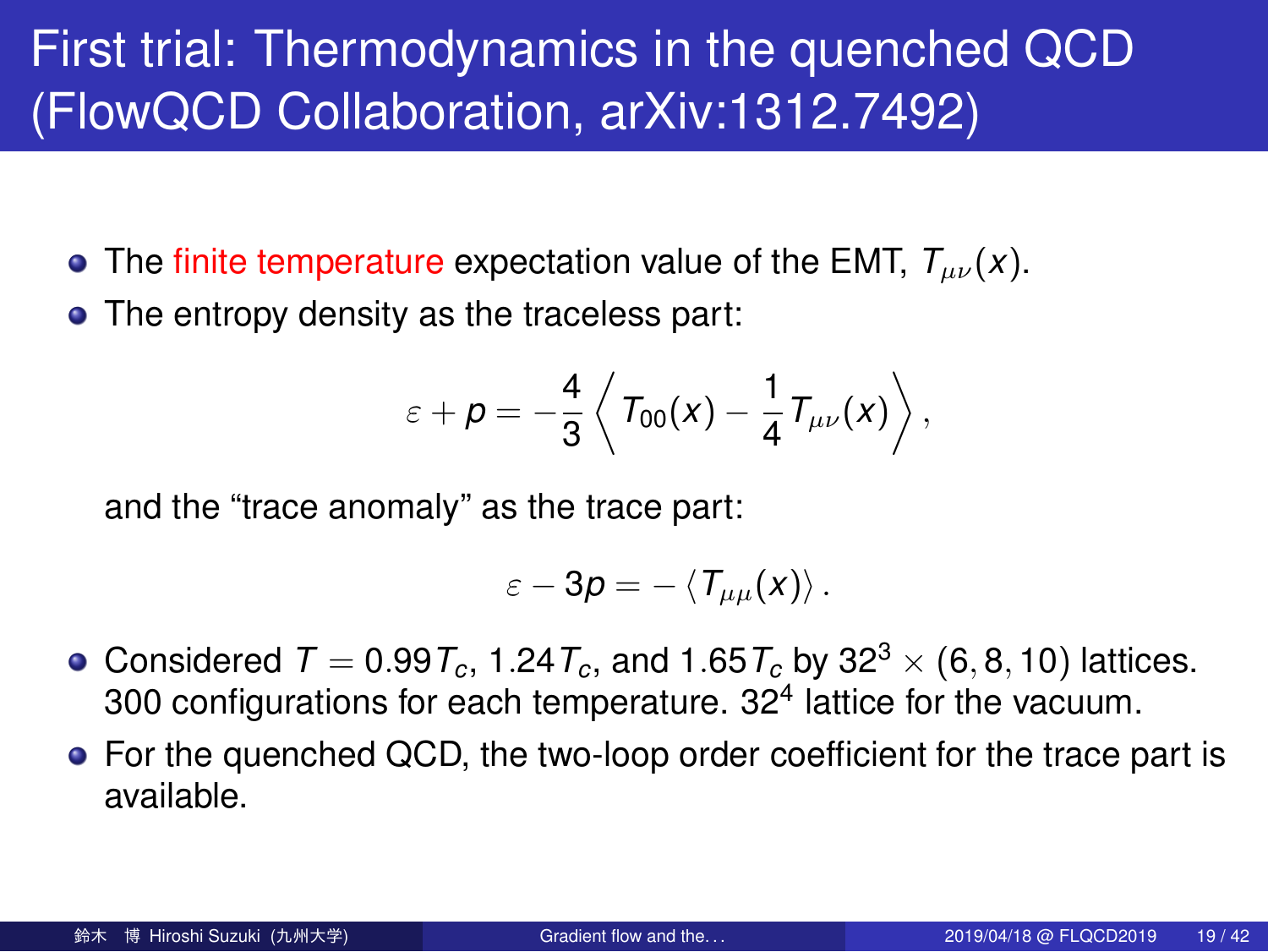# FlowQCD Collaboration, arXiv:1312.7492

Thermal expectation values as a function of the flow time *<sup>√</sup>* 8*t* for  $\mathcal{T}=1.65\,\mathcal{T}_c$ :



Stable behavior in the fiducial window,  $2a < \sqrt{8t} < 1/(27)$ .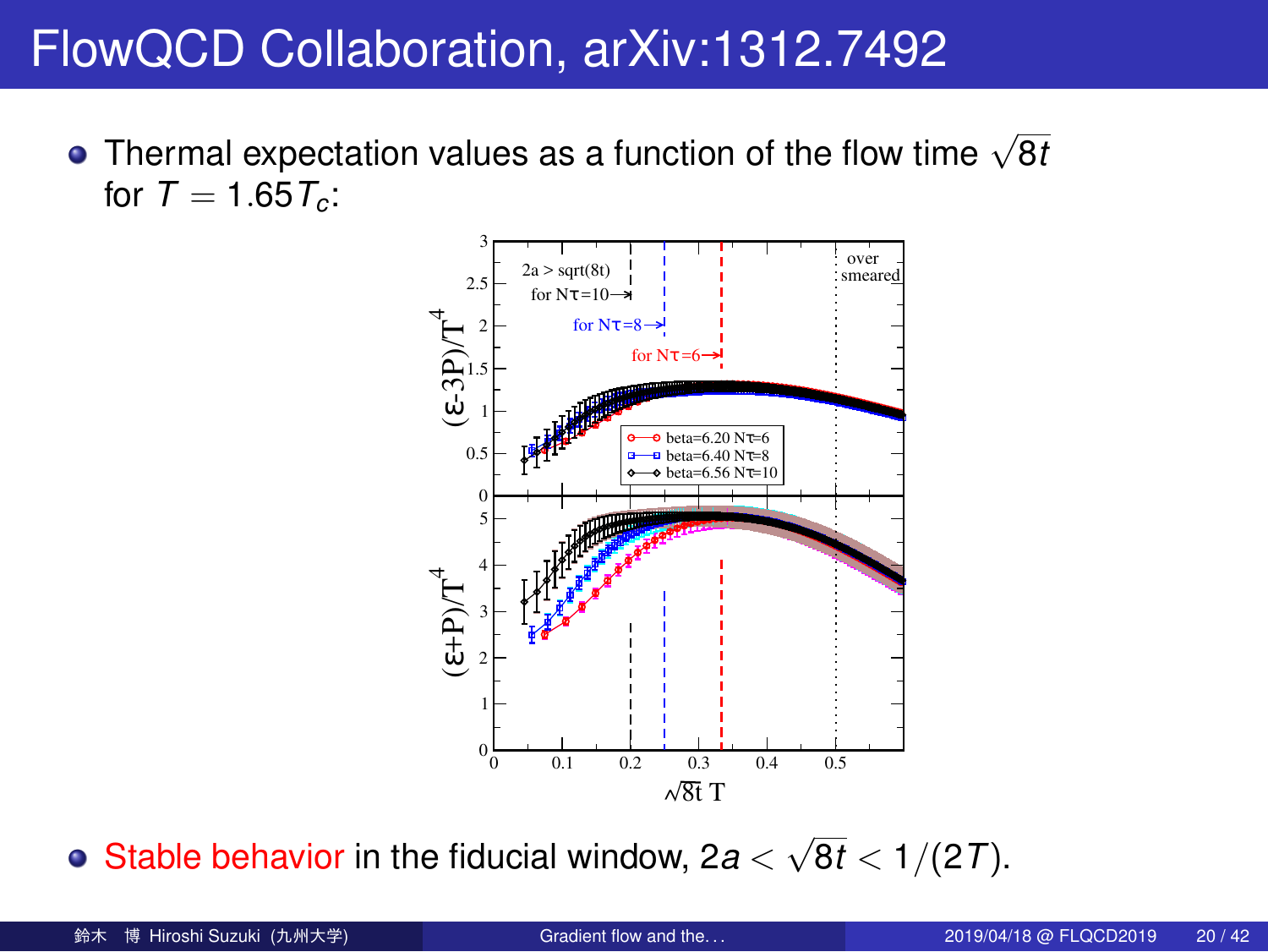# FlowQCD Collaboration, arXiv:1312.7492

In the continuum limit, from the values at  $\sqrt{8t}T = 0.40$ ,



• Although the error bars were rather large, this encouraged us very much!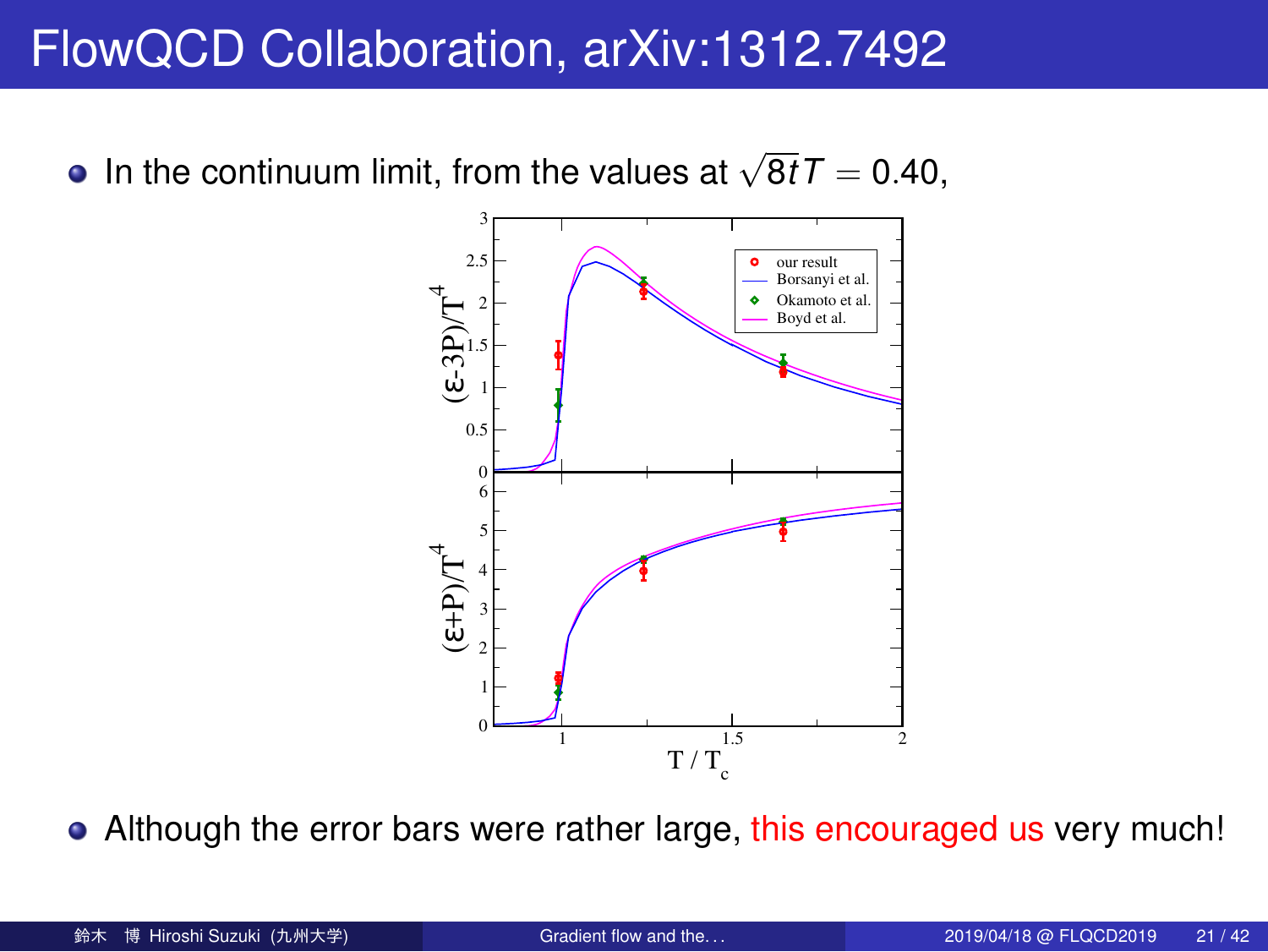## FlowQCD Collaboration, arXiv:1610.07810



More systematic study: *a* = 0*.*013–0*.*061 fm, *N<sup>s</sup>* = 64–128, *N<sup>τ</sup>* = 12–24, *∼* 1000–2000 configurations:

The gray band: the continuum limit at each flow time.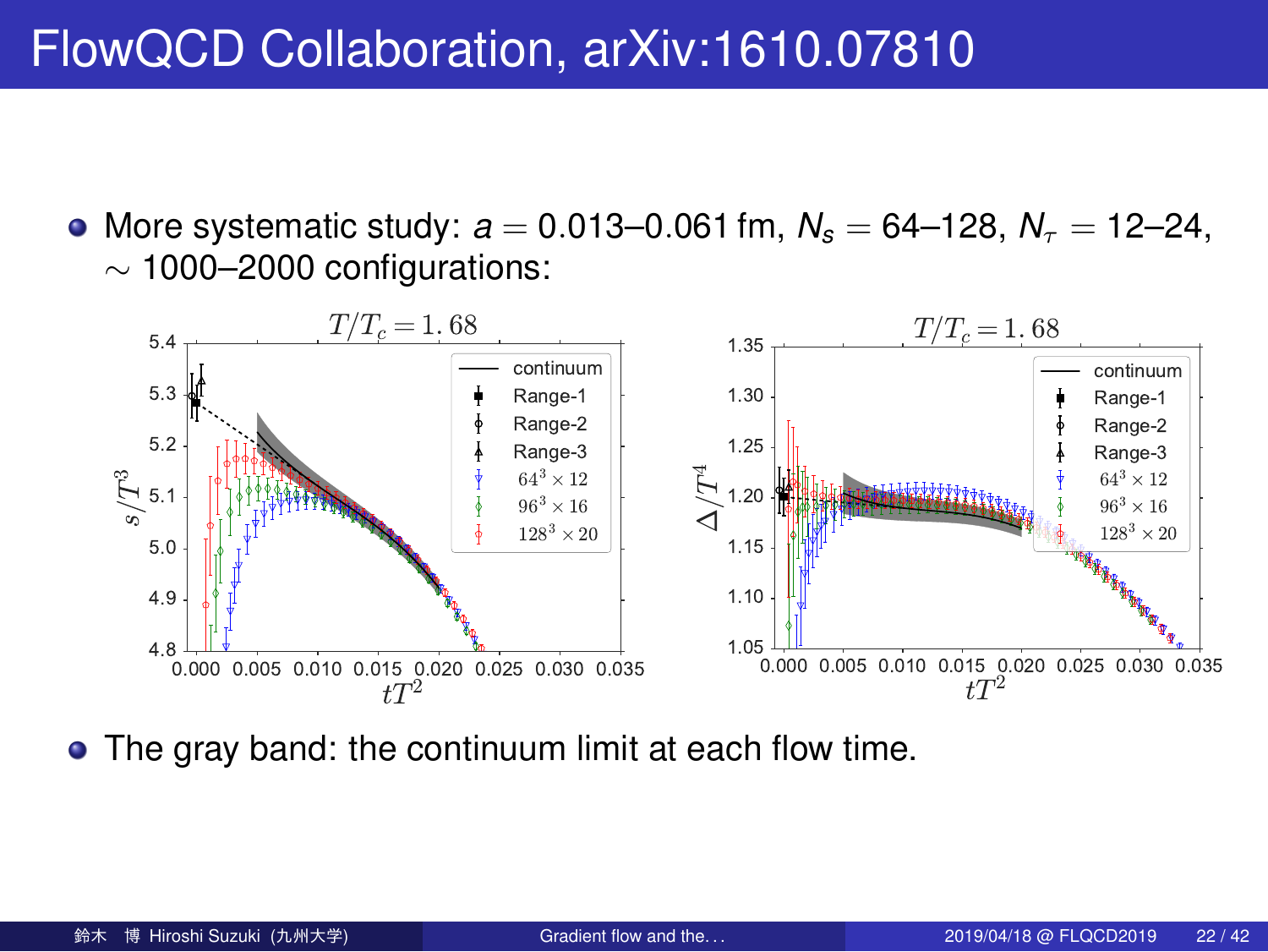## FlowQCD Collaboration, arXiv:1610.07810



The double limit, *a →* 0 first and then *t →* 0 yields

• It appears that no room for doubt.

Figure: [1] Boyd, et al., hep-lat/9602007. [4] Borsanyi, et al., arXiv:1204.6184.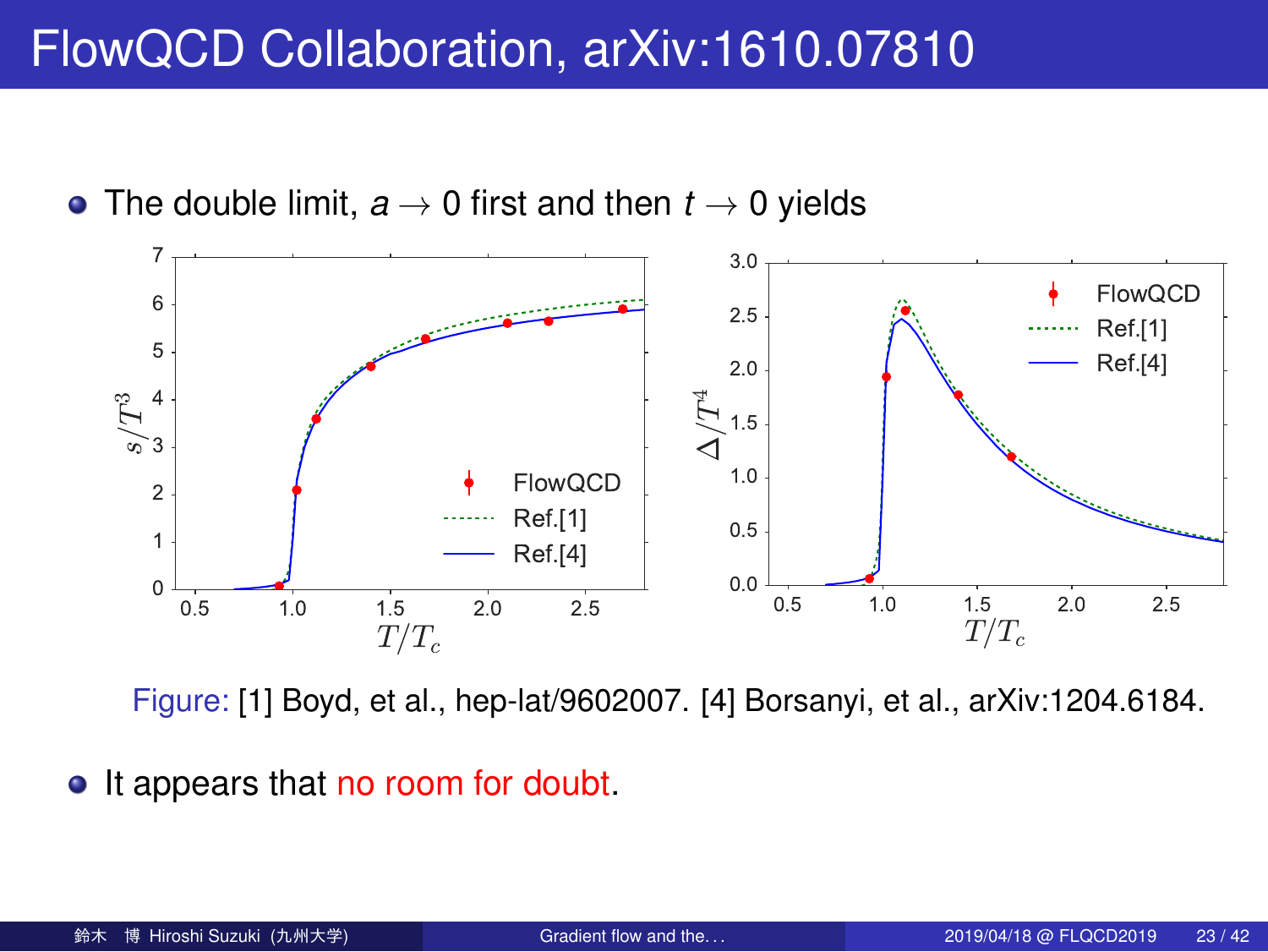#### More recently, Iritani, Kitazawa, H.S., Takaura, arXiv:1812.06444

- Same lattice data as arXiv:1610.07810, but with the higher order coefficients! (Harlander, Kluth, Lange, arXiv:1808.09837).
- For the entropy density



The higher order coefficient renders the behavior more stable *⇒* Less sensitive to the method of the  $t \rightarrow 0$  extrapolation.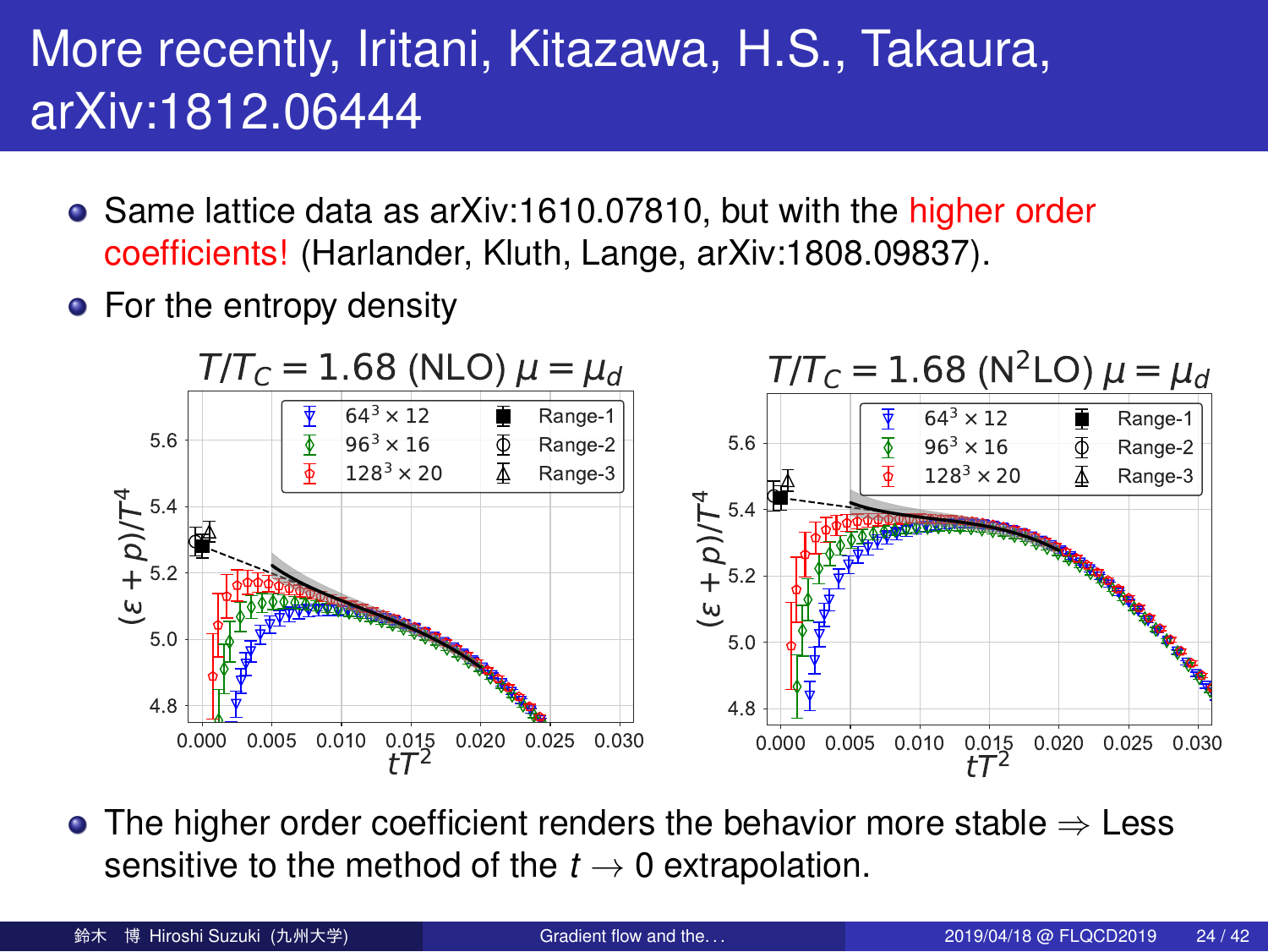## Iritani, Kitazawa, H.S., Takaura, arXiv:1812.06444

• For the trace anomaly:



The two-loop coefficient already gives a well-stable behavior.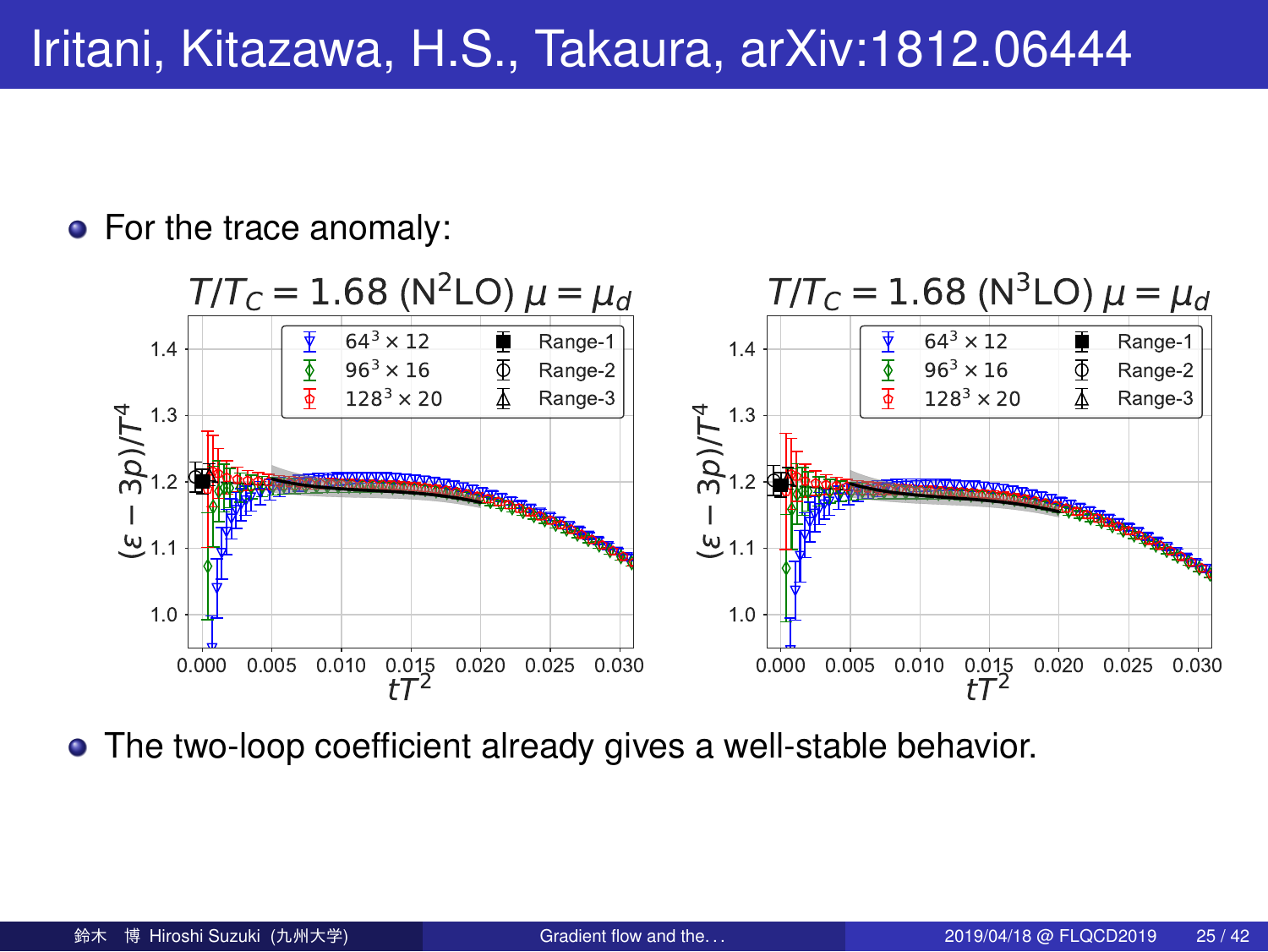## Iritani, Kitazawa, H.S., Takaura, arXiv:1812.06444



Already the field of a precise determination:

Figure: Boyd et al., Borsanyi et al.: Integral method, Giusti, Pepe: Moving frame method, Caselle et al.: Jarzynski's equality.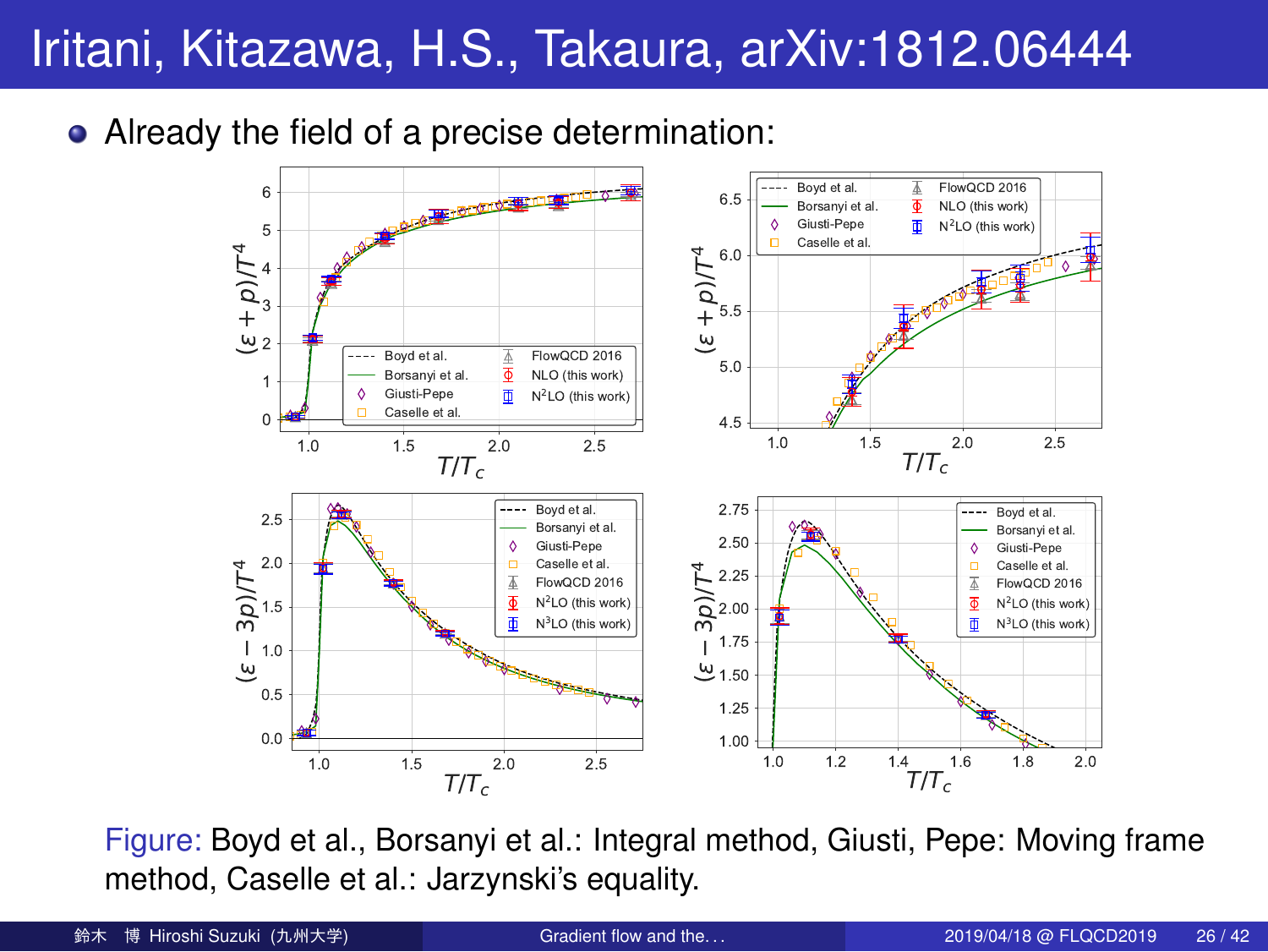## The two point functions (Kitazawa, Iritani, Asakawa, Hatsuda, arXiv:1708.01415)

• The connected part

$$
C_{\mu\nu;\rho\sigma}(\tau)\equiv\frac{1}{T^5}\int_V d^3x\,\left\langle\delta T_{\mu\nu}(x)\delta T_{\rho\sigma}(0)\right\rangle,
$$

where *δTµν*(*x*) *≡ Tµν*(*x*) *− ⟨Tµν*(*x*)*⟩*. 0.0 0.1 0.2 0.3 0.4 0.5 ¿T 10 15 20 25 30 35 C<sup>4</sup> 4; <sup>4</sup> ¿) T=T<sup>c</sup> = 1: 68 tT = 0: 0024 tT 2 = 0: 0035 tT 2 = 0: 0052 tT 2 = 0: 0069 0.0 0.1 0.2 0.3 0.4 0.5 ¿T 15 10 5 0 5 10 C<sup>4</sup> 4; <sup>1</sup> ¿) T=T<sup>c</sup> = 1: 68 s=T 3 tT 2 = 0: 0024 tT 2 = 0: 0035 tT = 0: 0052 tT 2 = 0: 0069 3 5 7 0.0 0.1 0.2 0.3 0.4 0.5 ¿T 15 10 5 0 5 10 C<sup>4</sup> 1; <sup>4</sup> ¿) T=T<sup>c</sup> = 1: 68 s=T 3 tT 2 = 0: 0024 tT = 0: 0035 tT 2 = 0: 0052 3 5 7

- **•** Indicating the conservation law of the EMT,  $\partial_{\tau} C_{\mu\nu;\rho\sigma}(\tau) = 0$ !!!
- Confirms the linear response relations, s.t,

$$
\frac{\varepsilon + \rho}{T^4} = \frac{1}{T^3} \frac{d\rho}{dT} = -C_{44,\mathrm{;11}}(\tau).
$$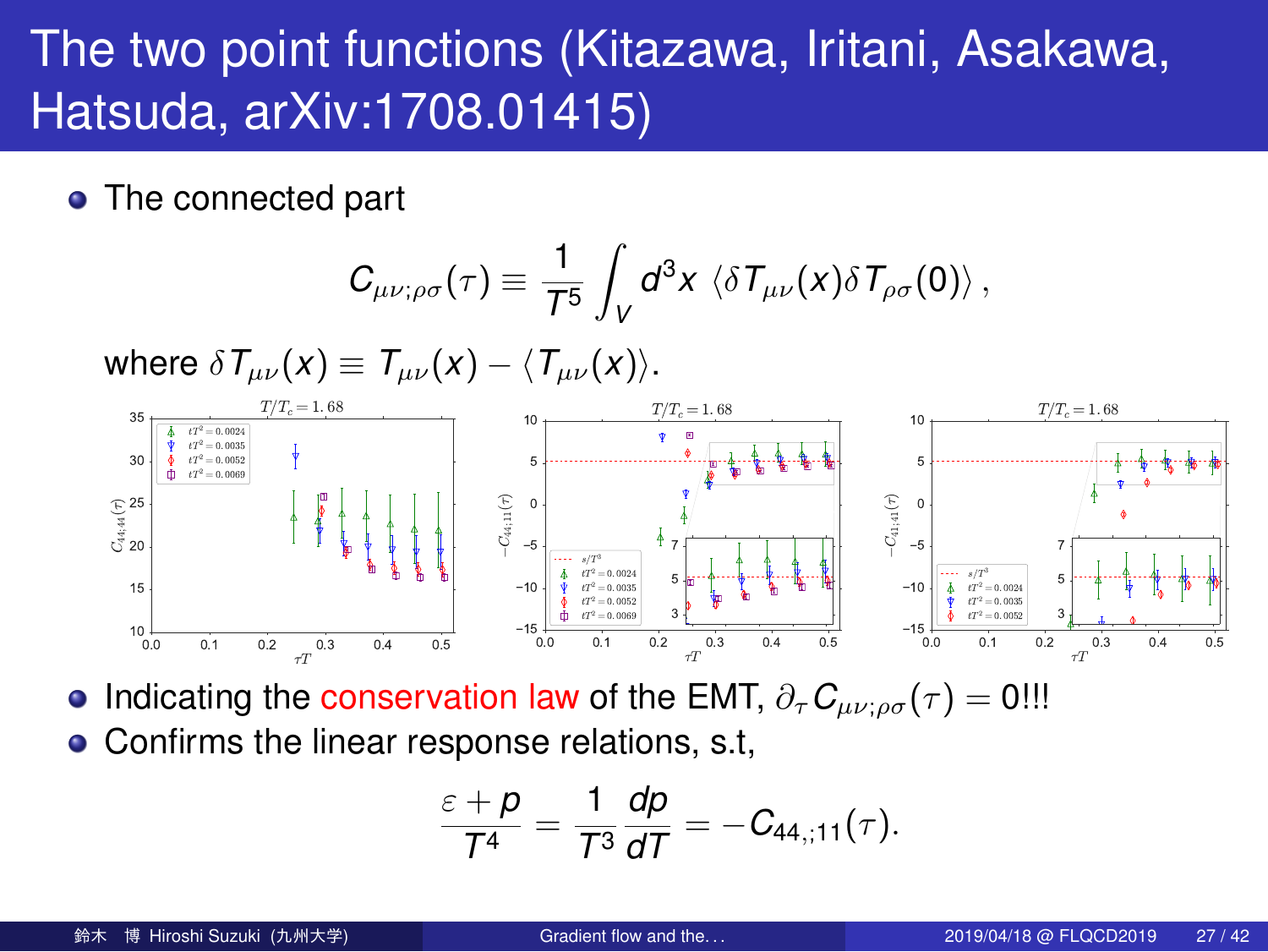Stress tensor distribution around the static quark–anti-quark pair (Yanagihara, Iritani, Kitazawa, Asakawa, Hatsuda, arXiv:1803.05656)

The EMT around the static quark–anti-quark pair:

$$
\mathcal{T}_{\mu\nu}(x) \equiv \langle T_{\mu\nu}(x) \rangle_{Q\bar{Q}} = \lim_{T \to \infty} \frac{\langle T_{\mu\nu}(x) W(R, T) \rangle}{\langle W(R, T) \rangle}.
$$

**·** Eigenvectors:

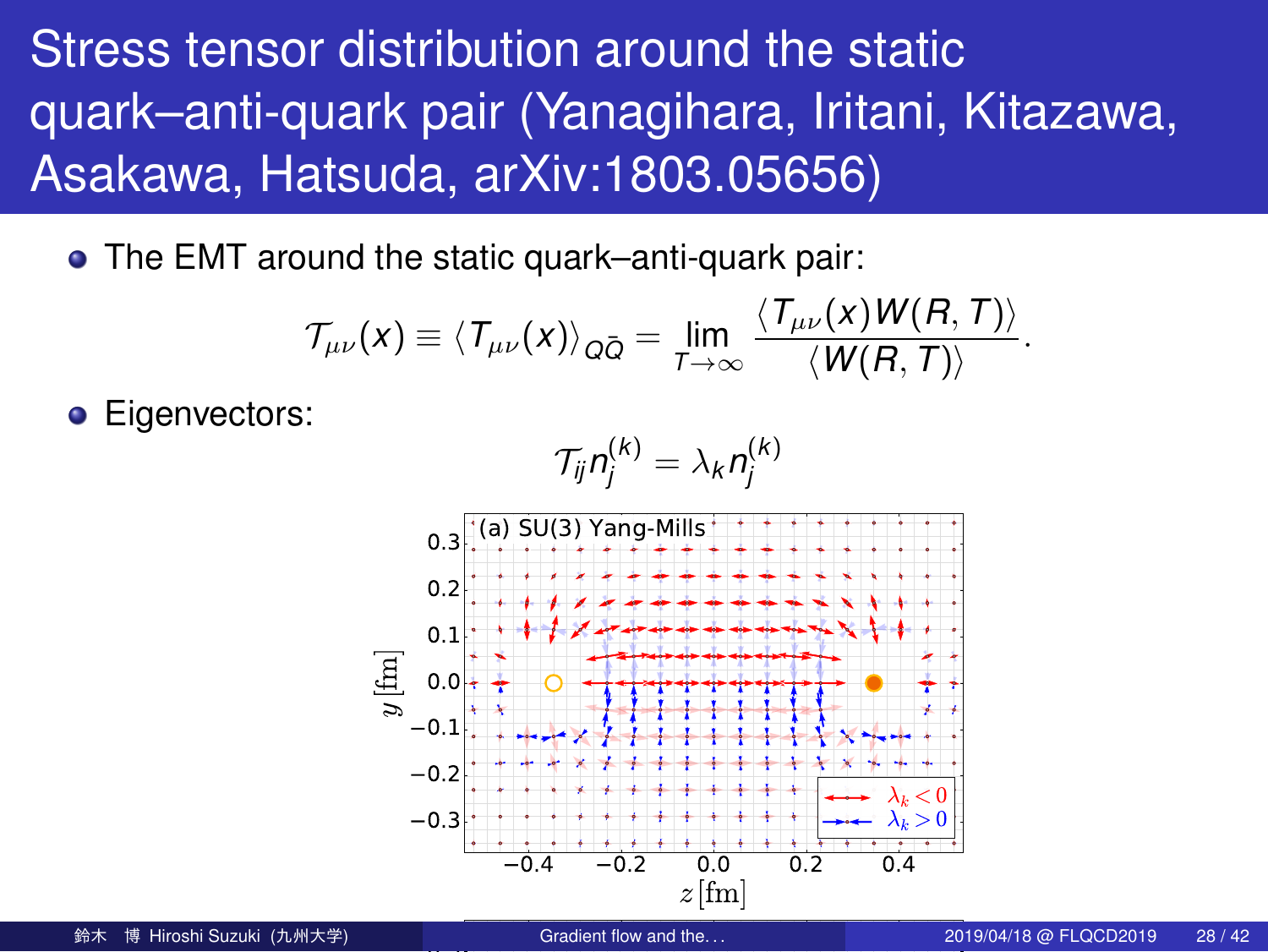#### WHOT-QCD Collaboration: Baba, Ejiri, Iwami, Kanaya, Kitazawa, Shimojo, Shirogane, A. Suzuki, H.S., Taniguchi, Umeda

- For Full QCD?
- We are studying the  $N_f = 2 + 1$  QCD by using the NP  $O(a)$ -improved Wilson quark action and the RG improved Iwasaki gauge action.
- Somewhat heavy ud quarks  $(m_{\pi}/m_{\rho} \simeq 0.63, m_{\eta_{ss}}/m_{\phi} \simeq 0.74)$ 
	- $a = 0.0701(29)$  fm,  $28^3 \times 56$  (JLQCD),  $32^3 \times N_t$  ( $N_t = 6, 8, ..., 16$ )
	- $a = 0.0970(26)$  fm,  $32<sup>3</sup> \times 40$ ,  $32<sup>3</sup> \times N_t$  ( $N_t = 8$ , 10, 11, 12)
	- $[a = 0.04976$  fm,  $40^3 \times 80]$
- Aiming at the test of the methodology, the continuum limit.
- Physical mass quarks
	- $\bullet$  *a* = 0.08995(40) fm, 32<sup>3</sup>  $\times$  64 (PACS-CS), 32<sup>3</sup>  $\times$  *N<sub>t</sub>* (*N<sub>t</sub>* = 4, 5, 6, ..., 14, 16, [18])
- Physical prediction on the EoS etc....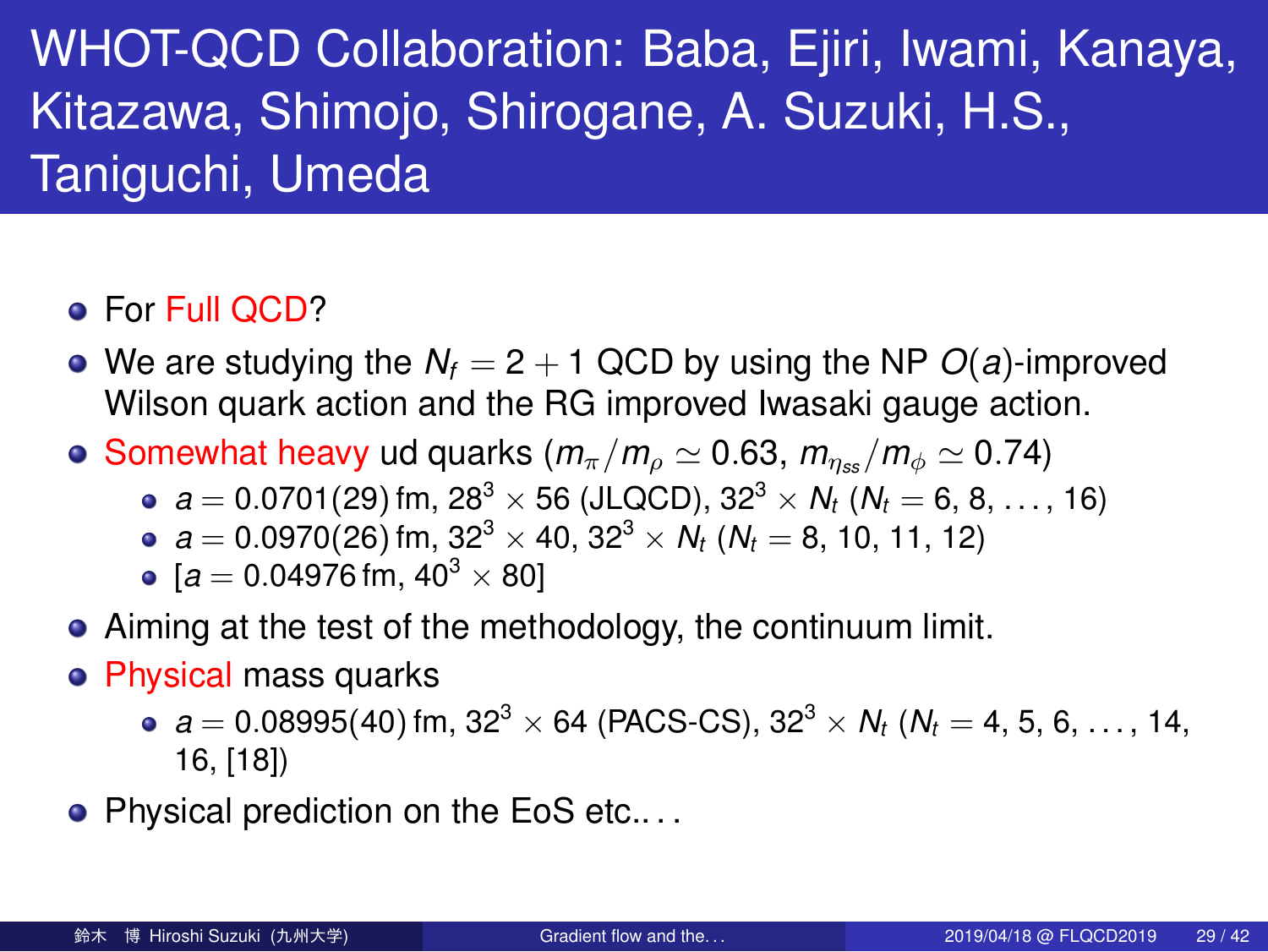## Somewhat heavy ud quarks, *a ≃* 0*.*07 fm, arXiv:1609.01417

• Typical  $t \to 0$  extrapolation  $(N_t = 12)$ 

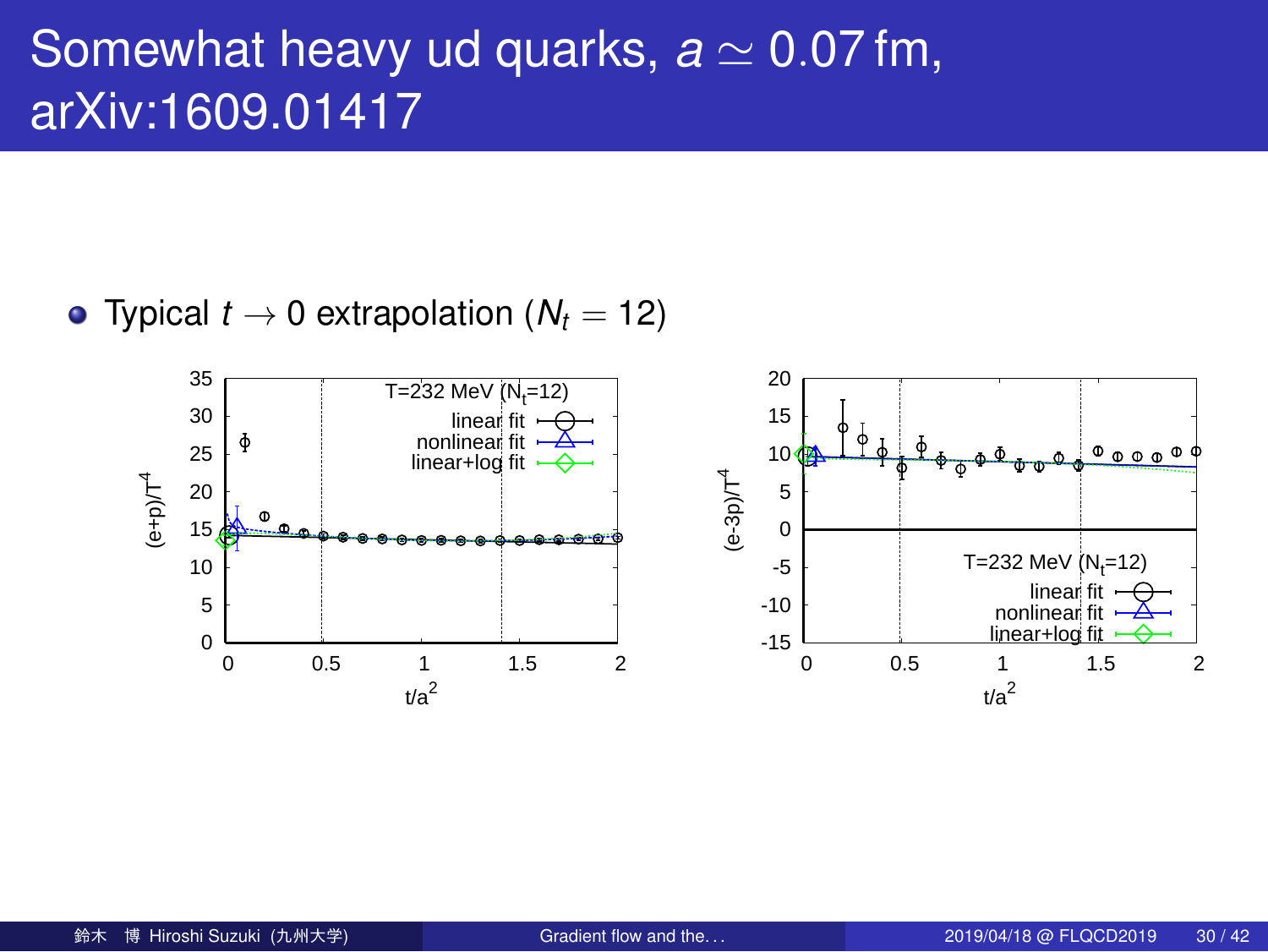#### Somewhat heavy ud quarks, *a ≃* 0*.*07 fm, arXiv:1609.01417



- Comparison to Umeda et al. (WHOT-QCD), arXiv:1202.4719.
- Indicating *a ≃* 0*.*07 fm is fine enough for *T* ≲ 300 MeV.
- Disagreement for *T* ≳ 350 MeV (*N<sup>t</sup> ≤* 8) may be attributed to  $O((aT)^2 = 1/N_t^2)$  error.
- It appears that the method is basically working.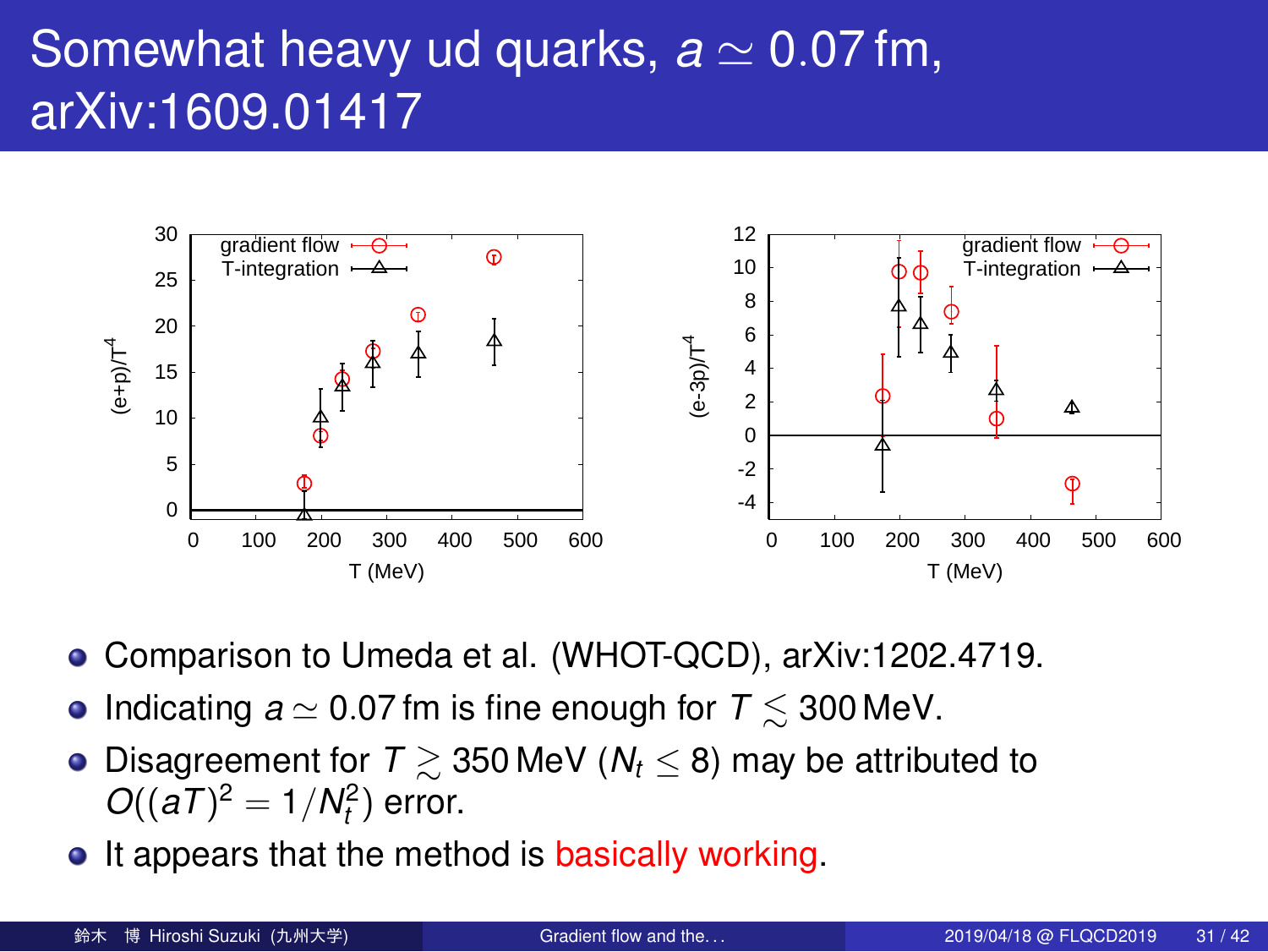# Somewhat heavy ud quarks, *a ≃* 0*.*097 fm

Typical *t →* 0 extrapolation (*N<sup>t</sup>* = 10). The "linear region" becomes smaller, as expected.

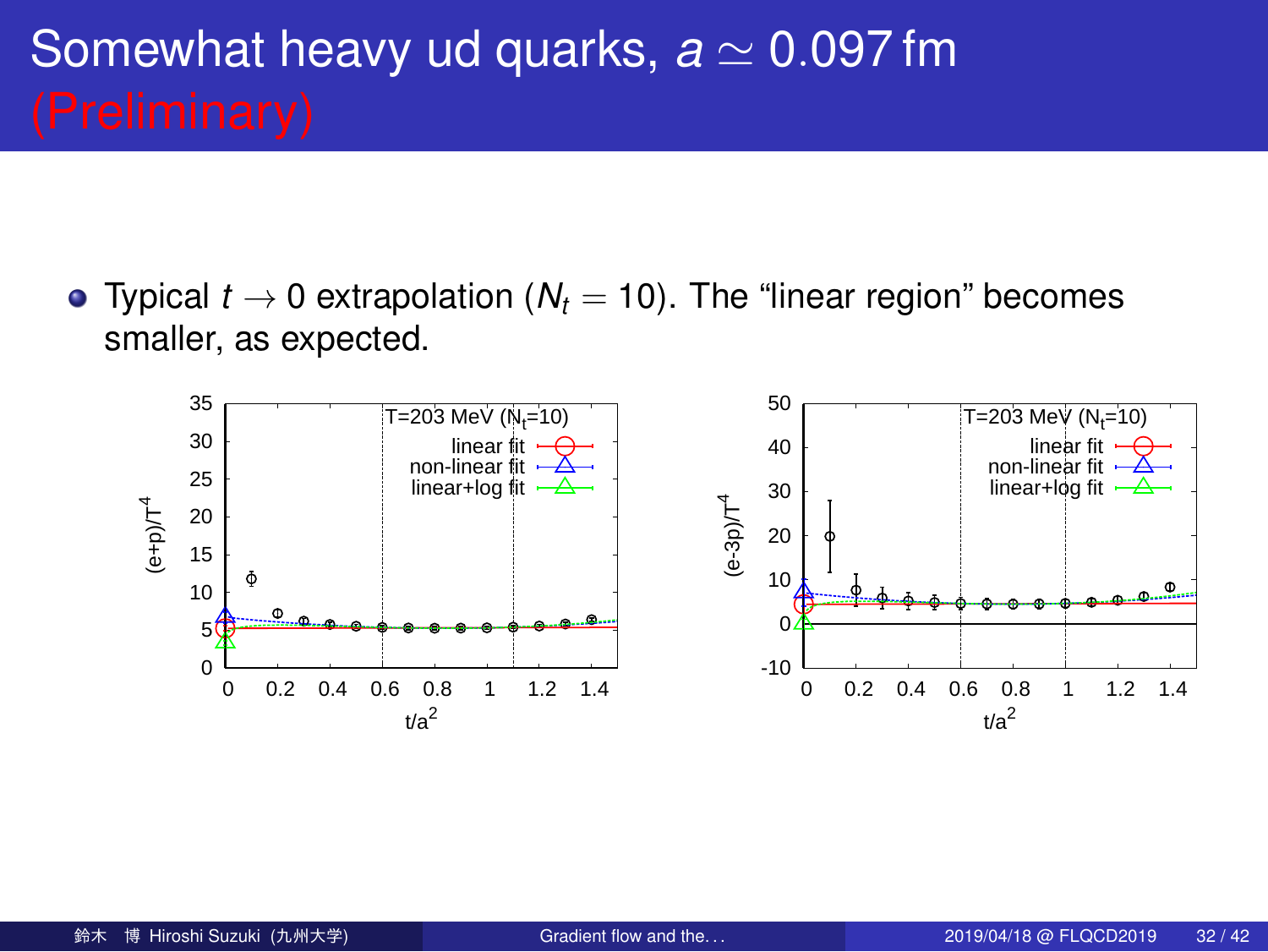## Somewhat heavy ud quarks, *a ≃* 0*.*07 fm and *a ≃* 0*.*097 fm (Preliminary)



- It appears that the *a* dependence is fairly small.
- Systematic fit is ongoing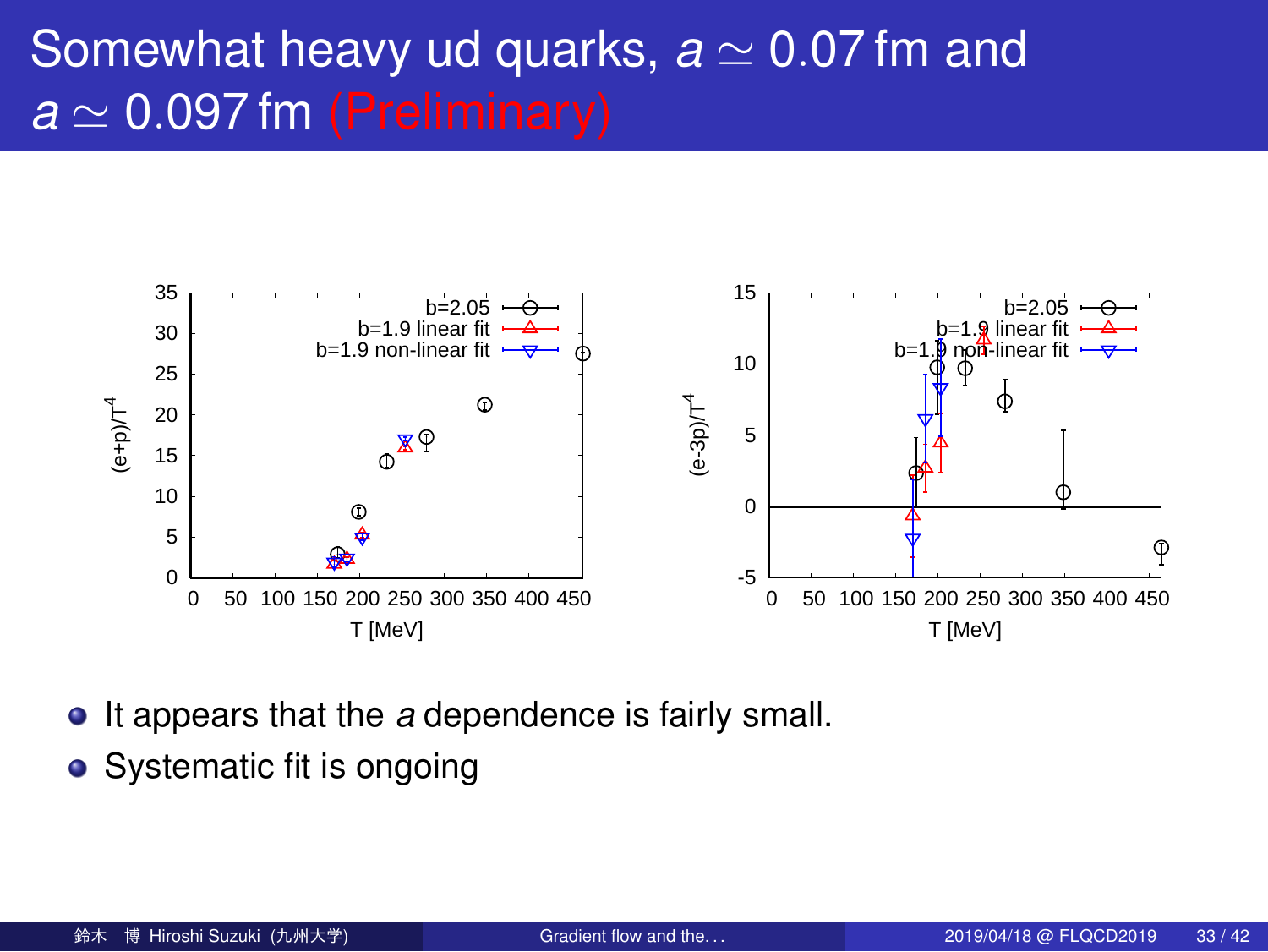# Physical mass ud, *a ≃* 0*.*09 fm, arXiv:1710.10015, plus new  $N_t = 16$  (Preliminary)

• Typical  $t \to 0$  extrapolation  $(N_t = 12)$ 

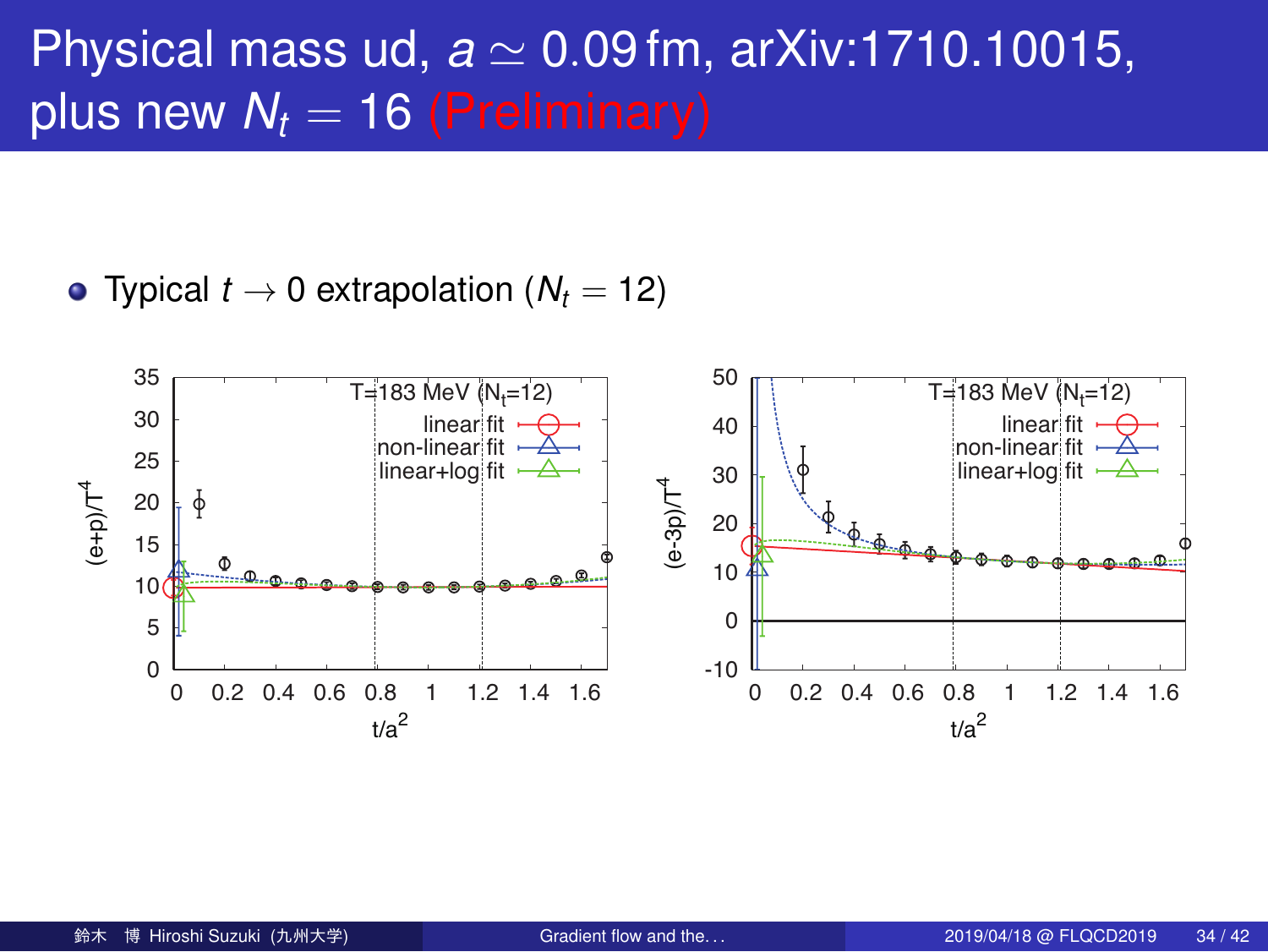# Physical mass ud, *a ≃* 0*.*09 fm, arXiv:1710.10015, plus new  $N_t = 16$  (Preliminary)



- Entropy seems to be consistent with that by the staggered fermion.
- Trace anomaly is much larger compared with the staggered.
- Increasing the statistics and a lower temperature are ongoing.
- **•** Finer lattices, the continuum limit are future problem.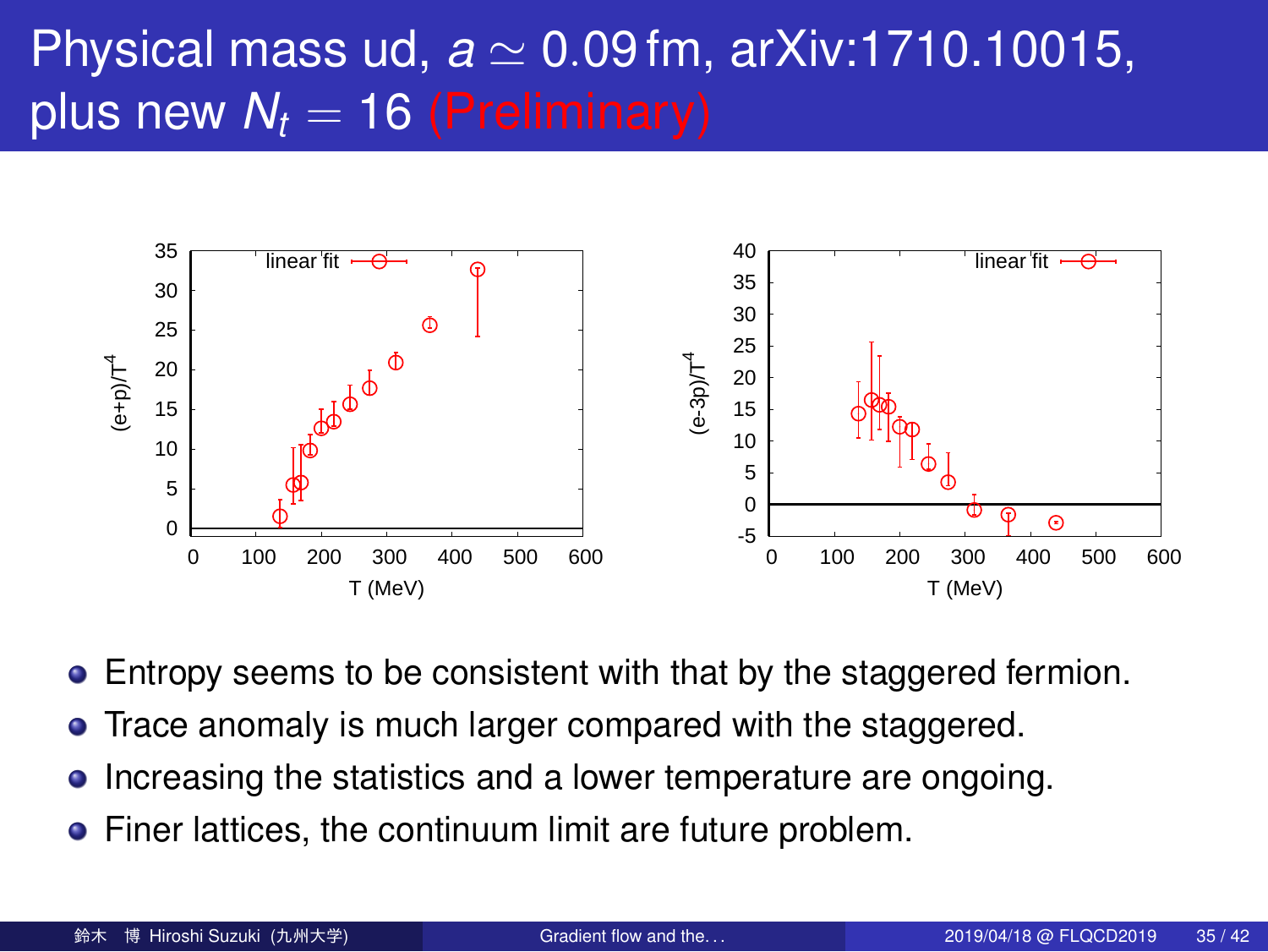#### Two point functions, the somewhat heavy ud case, *a ≃* 0*.*07 fm, arXiv:1711.02262

• The connected part  $(\delta T_{\mu\nu}(x)) \equiv T_{\mu\nu}(x) - \langle T_{\mu\nu}(x) \rangle$ : )

$$
C_{\mu\nu;\rho\sigma}(\tau)\equiv \frac{1}{T^5}\int_V d^3x\, \left\langle \delta T_{\mu\nu}(x)\delta T_{\rho\sigma}(0)\right\rangle.
$$



- Indicating the conservation law, restoration of the rotational symmetry, and the linear response relations.
- Shear viscosity from  $C_{12;12}$ ,  $\eta/s = 0.145(51)$  @  $T = 232$  MeV (Preliminary), (JPS meeting @ Shinshu).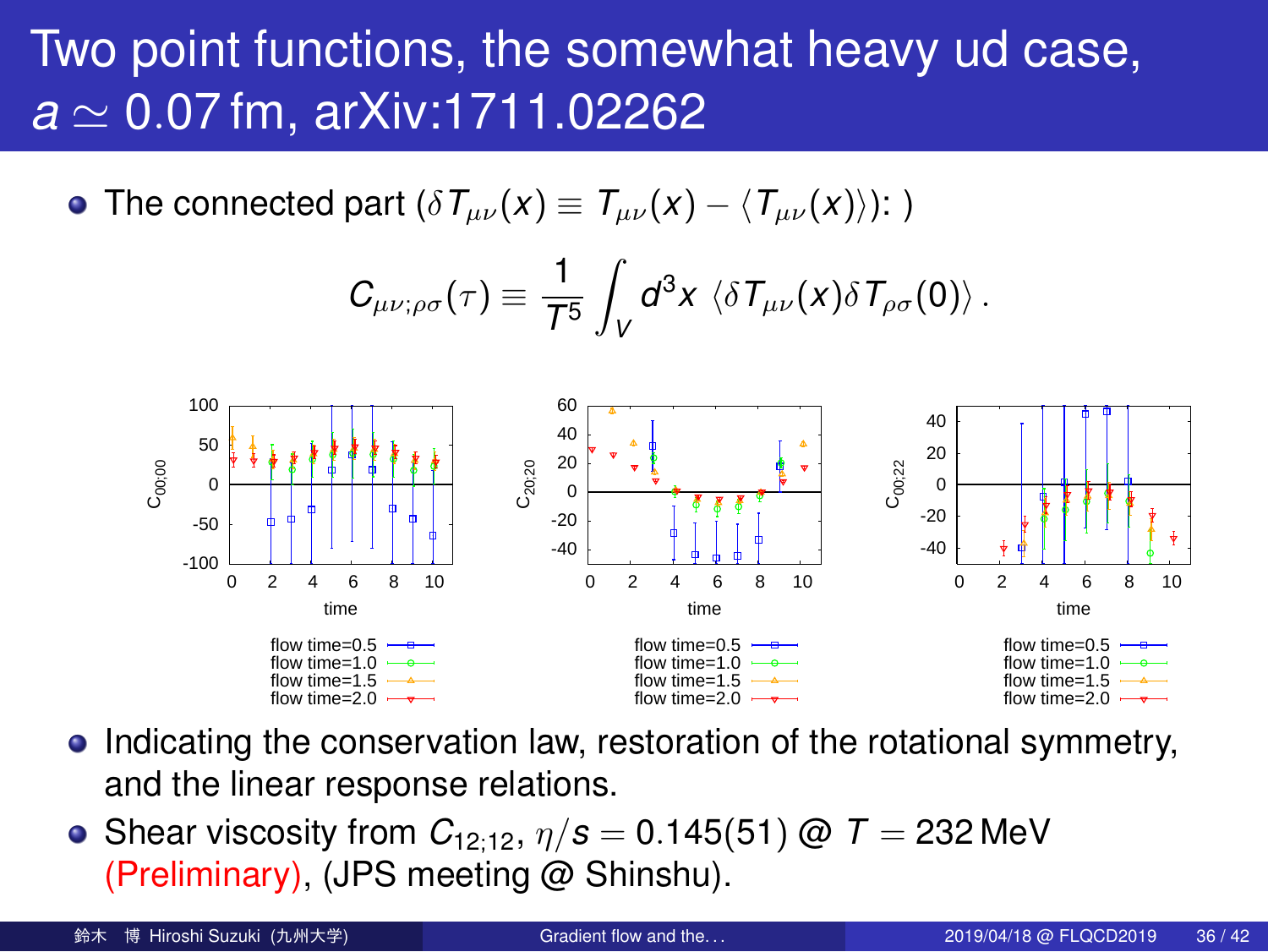#### Chiral condensate

- Gradient flow can be employed also to construct the (renormalized) scalar operator to compute the chiral condensate and (disconnected) chiral susceptibility.
- For the somewhat heavy ud quarks, *a ≃* 0*.*07 fm, arXiv:1609.01417.
- *Tpc ≃* 190 MeV?

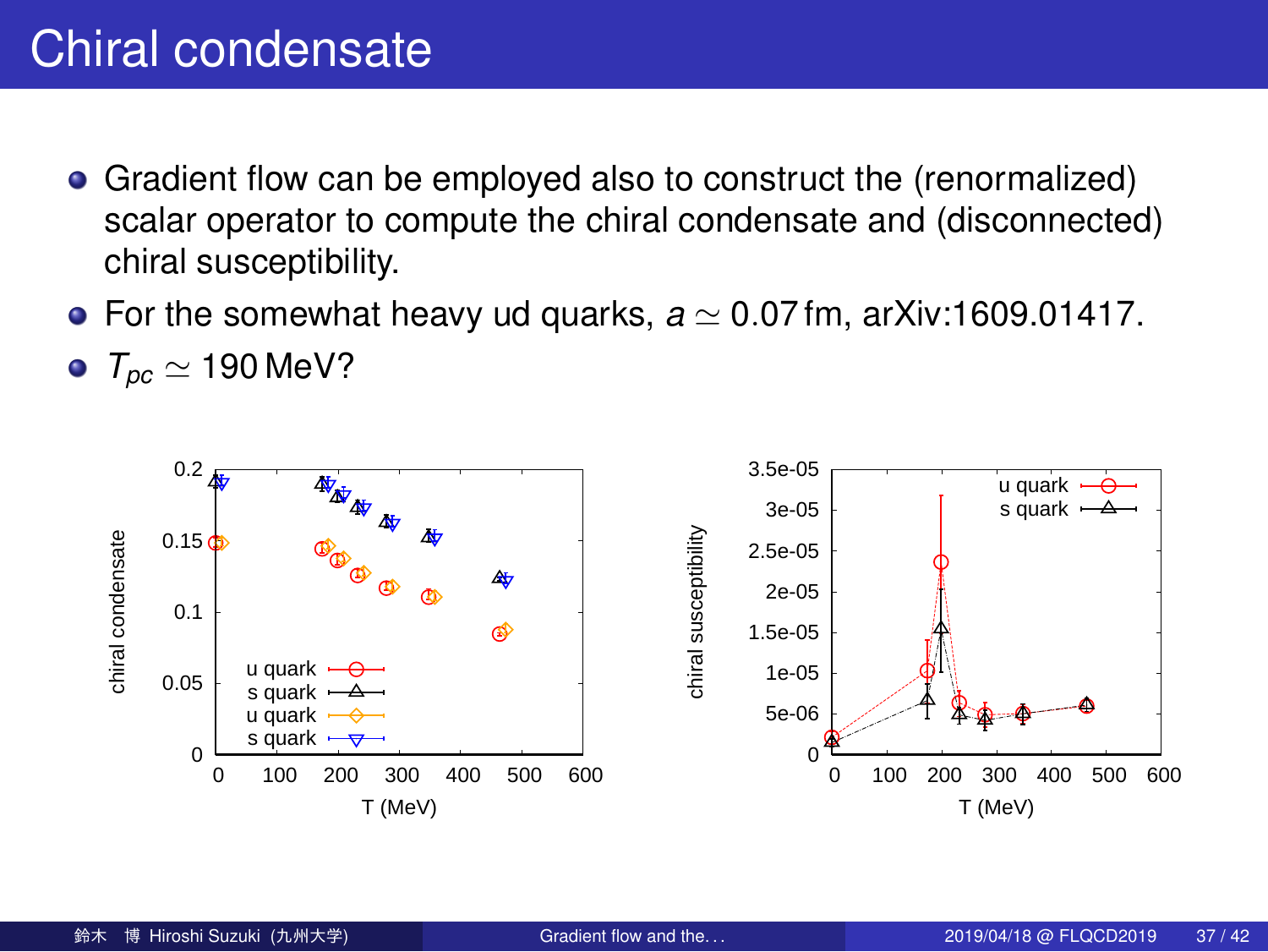#### Chiral condensate

- For the physical mass ud, *a ≃* 0*.*09 fm, arXiv:1710.10015, plus new  $N_t = 16$  (Preliminary).
- VEV extracted chiral condensate.
- It appears that sharper for ud quarks

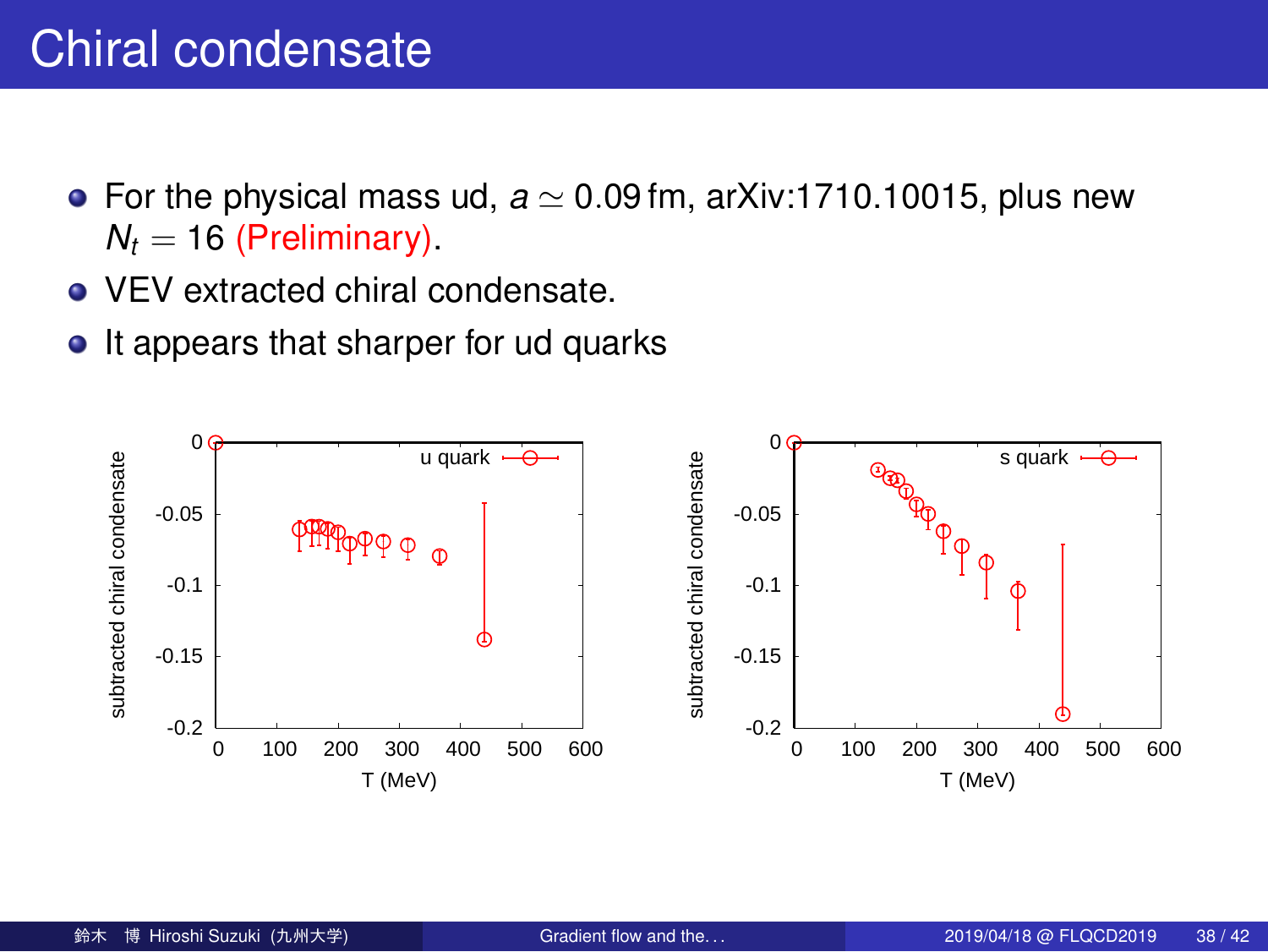## 3D scalar theory (Morikawa, Sonoda, H.S., work in progress)

3D *N*-component scalar theory

$$
S = \int d^D x \left[ \frac{1}{2} \partial_\mu \phi^I \partial_\mu \phi^I + \frac{m_0^2}{2} \phi^I \phi^I + \frac{\lambda_0}{8N} \left( \phi^I \phi^I \right)^2 \right]
$$

• The flow equation

$$
\partial_t \varphi'(t,x) = \partial_\mu \partial_\mu \varphi'(t,x), \qquad \varphi'(t=0,x) = \varphi'(x).
$$

A universal formula for EMT  $(C = 3.844365111074)$ :

$$
T_{\mu\nu} = \partial_{\mu}\varphi^{I}\partial_{\nu}\varphi^{I} - \delta_{\mu\nu}\left[\frac{1}{2}\partial_{\rho}\varphi^{I}\partial_{\rho}\varphi^{I} + \frac{m^{2}}{2}\varphi^{I}\varphi^{I} + \frac{\lambda}{8N}\left(\varphi^{I}\varphi^{I}\right)^{2}\right] - \delta_{\mu\nu}\left(\frac{\lambda}{4\pi}\left(1 + \frac{2}{N}\right)\left(-\frac{1}{3}\right)(8\pi t)^{-1/2} + \frac{\lambda^{2}}{(4\pi)^{2}}\left\{\left(1 + \frac{2}{N}\right)^{2}\left(-\frac{1}{4\pi}\right) + \frac{1}{N}\left(1 + \frac{2}{N}\right)\left(-\frac{1}{8}\right)\left[\ln(8\pi\mu^{2}t) - \frac{1}{3} + C\right]\right\}\right)\varphi^{I}\varphi^{I}.
$$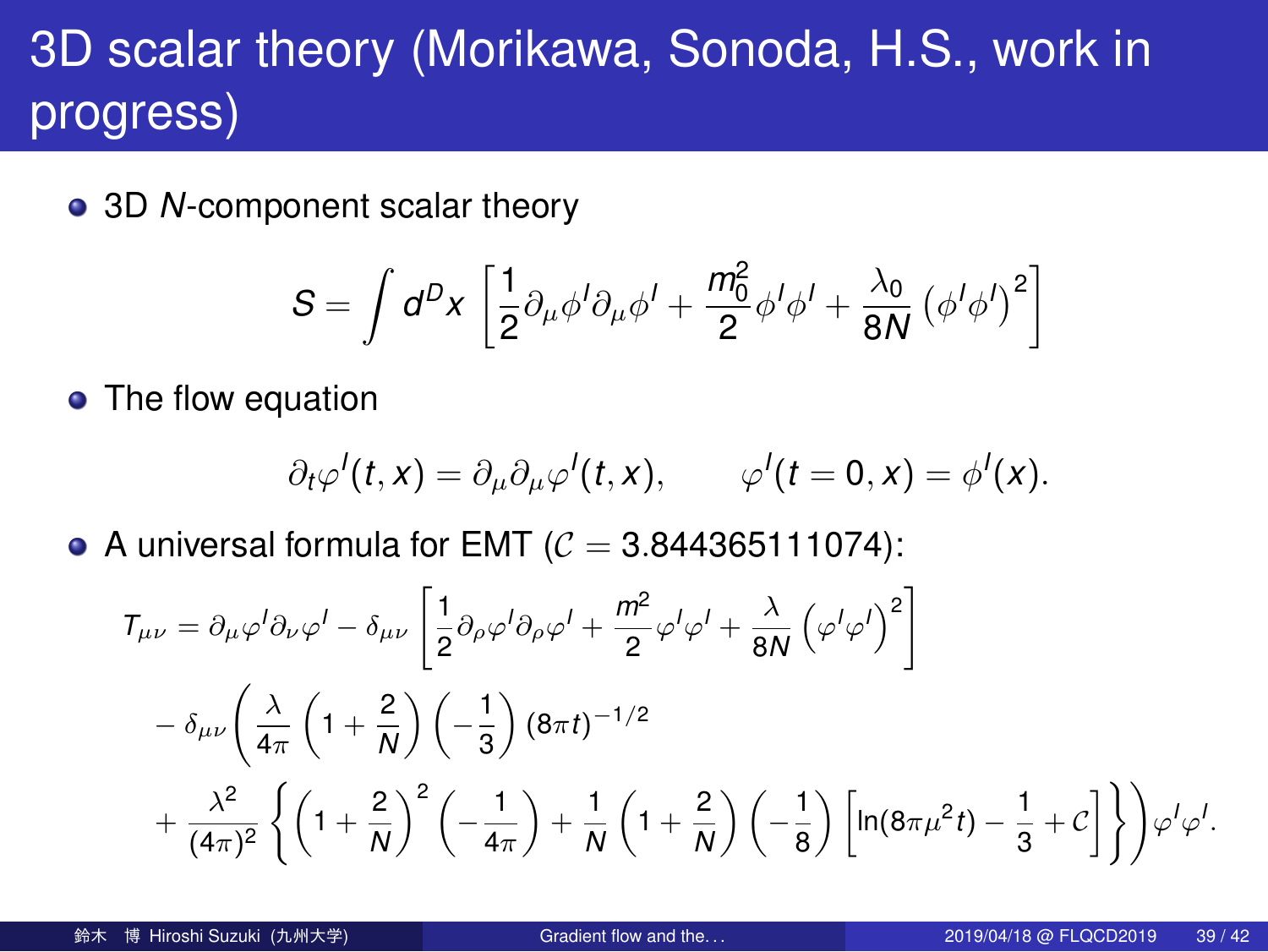#### 3D scalar theory (Morikawa, Sonoda, H.S., work in progress)

The theory around the Wilson–Fisher fixed point can be realized as the long-distance limit,

$$
\langle \phi(x_1) \dots \phi(x_n) \rangle_{g_E} = \lim_{\tau \to \infty} e^{nx_n \tau} \langle \phi(e^{\tau} x_1) \dots \phi(e^{\tau} x_n) \rangle_{m^2, \lambda},
$$

where

$$
m^2 = m_{\rm cr}^2(\lambda) + g_E e^{-y_E \tau}.
$$

 $(m^2 = m_{cr}^2(\lambda)$  is the critical line).

- The theory with  $g_E = 0$  flows to a CFT in IR.
- It can be interesting to explore the GF fixed point and the critical exponents by using the universal formula.
- **c** cf. in the large *N* limit,

$$
x_h=\frac{1}{2}, \qquad y_E=1,
$$

and

$$
m_{\text{cr}}^2(\lambda)=0.
$$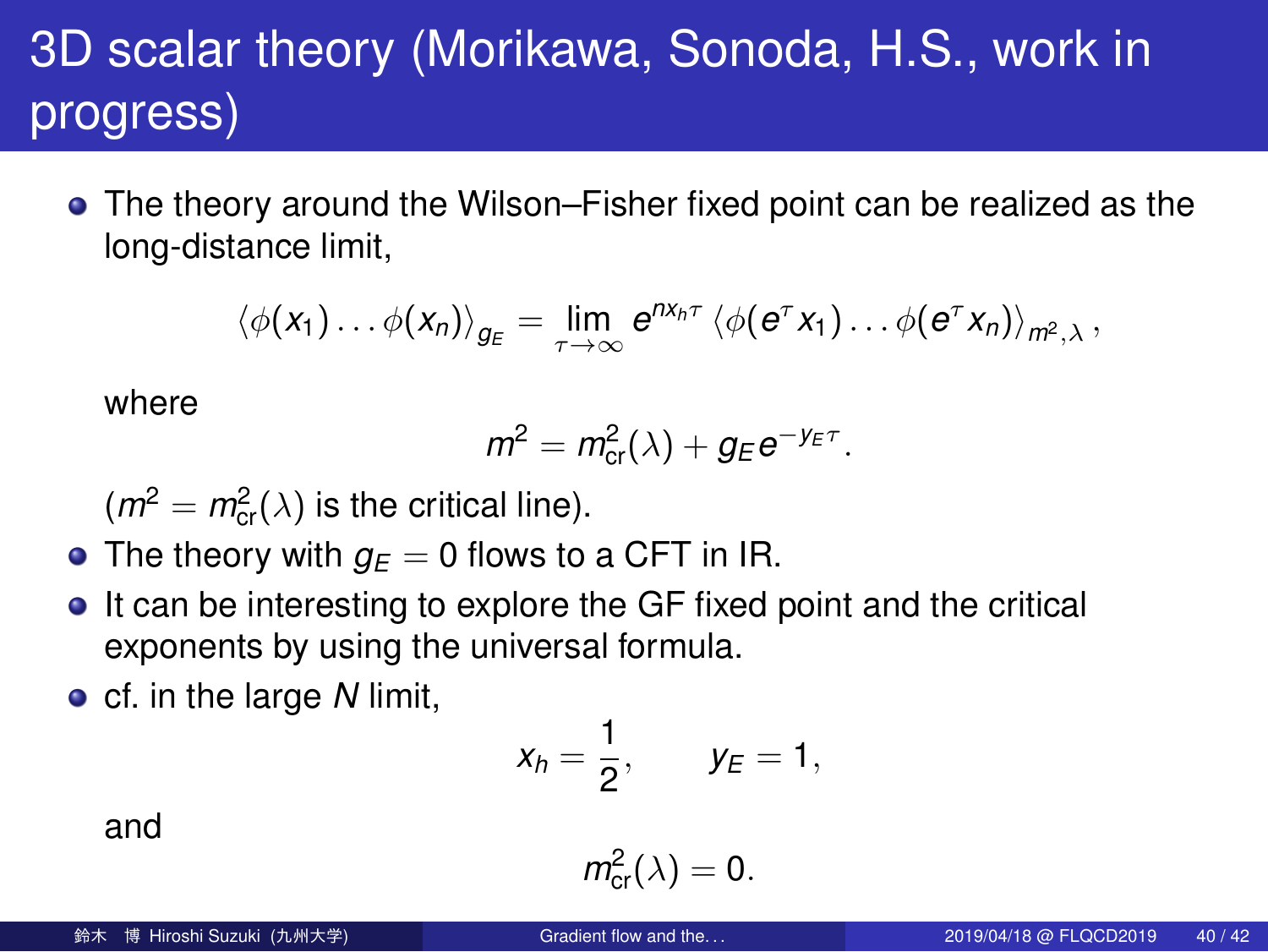#### Summary and prospects

- We wrote down a universal formula for the EMT in vector-like gauge theories by employing the gradient flow.
- The formula can be used in nonperturbative lattice simulations.
- The window problem:

$$
a\ll \sqrt{8t}\ll \frac{1}{\Lambda}.
$$

Numerical experiments so far show encouraging results; the method appears usable practically.